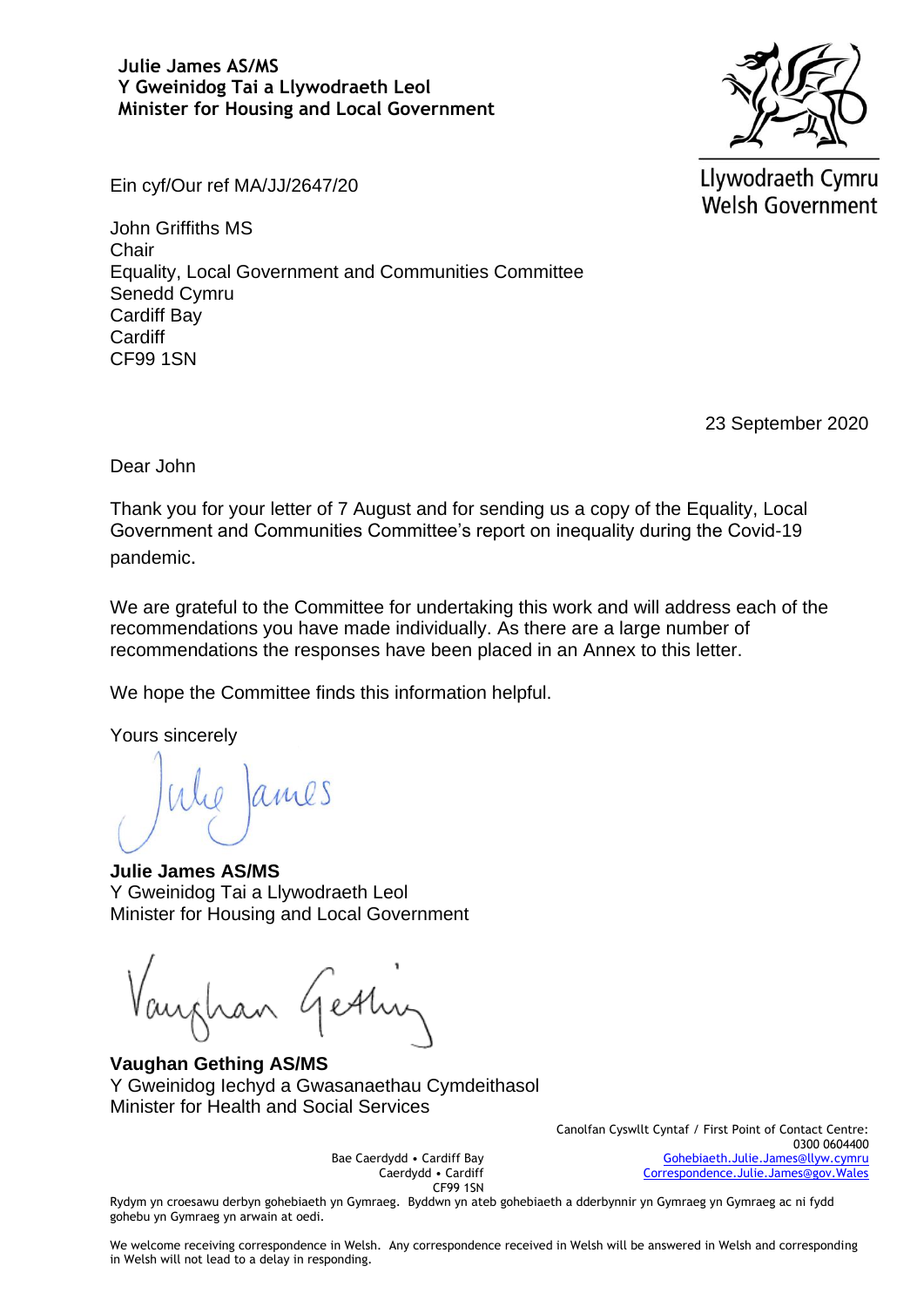$\overline{h}$ QU  $\lambda$  (

**Kirsty Williams AS/MS** Y Gweinidog Addysg Minister for Education

Forme flutt

**Jane Hutt AS/MS** Y Dirprwy Weinidog a'r Prif Chwip Deputy Minister and Chief Whip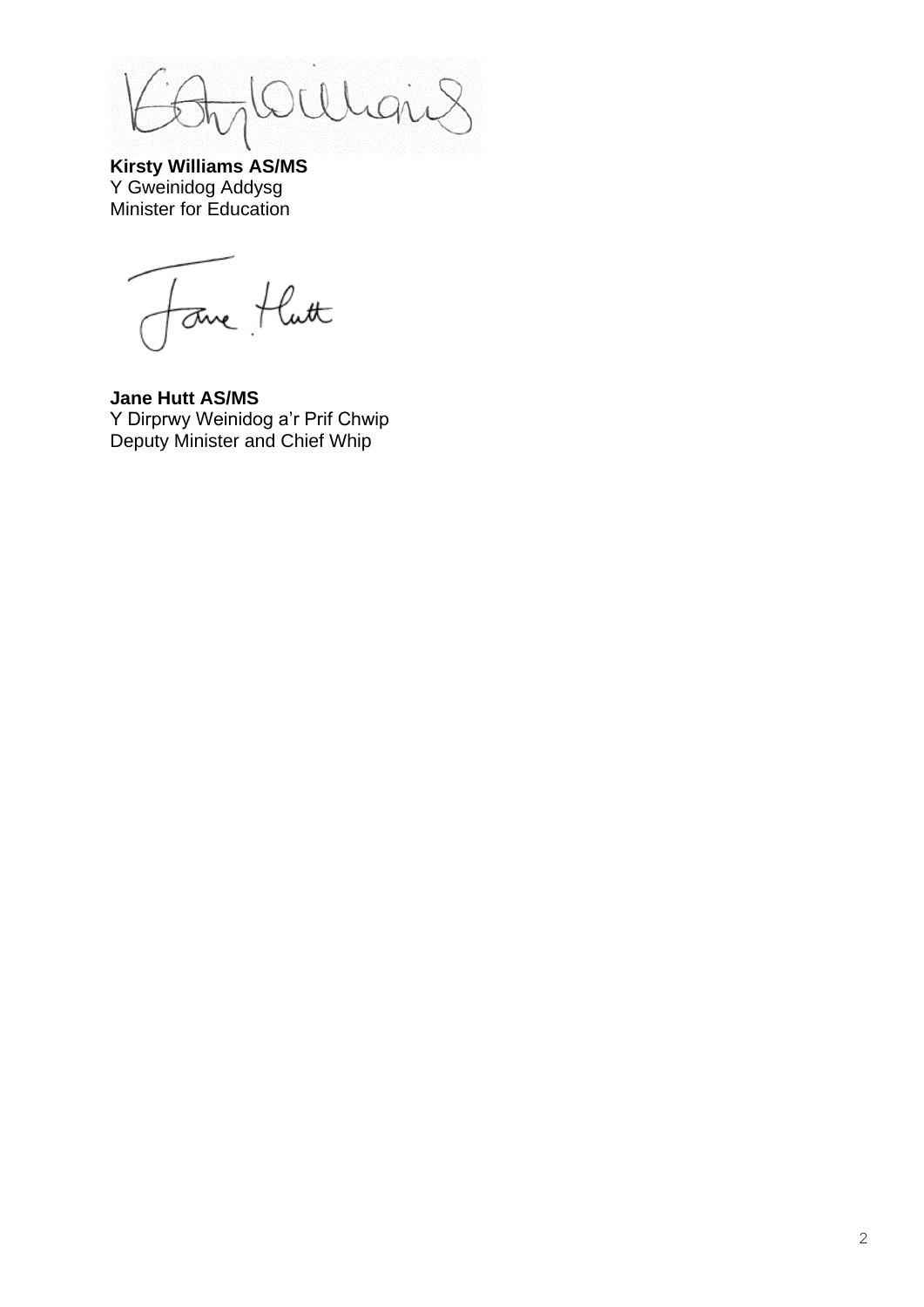**Recommendation 1 - The Welsh Government should ensure that each major policy or legislative decision is accompanied by an effective equality impact assessment, and an analysis of the impact on human rights. Both should be published online and copies sent to this Committee for review.**

# **Accept.**

The First Minister has been clear that the Welsh Government must, and will, put equality and human rights considerations at the centre of the response to the pandemic and recovery in Wales, and our work has kept this as the guiding principle throughout.

There has been a considerable effort from across Government, and in collaboration with stakeholders, to understand the impacts arising from Covid-19 and the measures the Welsh Government has decided to put in place to manage Covid-19.

The Welsh Government published the approach it is taking in assessing whether and when conditions enable specific lockdown restrictions to be eased in *Leading Wales out of the coronavirus pandemic: a framework for recovery* on 24 April and *Unlocking our society and economy: continuing the conversation* on 15 May. Both of these documents embody the Welsh Government's commitment to ensuring decisions to ease lockdown restrictions will seek to deliver a '*high positive equality impact'*.

We have also published the equality assessments of the measures to manage Covid-19 covering the 21-day reviews. These can be found on the website at: [https://gov.wales/impact-assessments-coronavirus.](https://gov.wales/impact-assessments-coronavirus)

These documents set out the Government's policy objectives and a summary of the impacts of measures to manage Covid-19.

Further impact assessments relating to coronavirus legislation and guidance will be published in due course. We will look to learn the lessons of the past few months to ensure that consideration of impact continues to be an integral part of how decisions are made by the Welsh Government.

#### **Recommendation 2 - The Welsh Government should take immediate action to improve the quality of recording of ethnicity and disability employment data across health and social care services**

#### **Accept**

Your report rightly highlights the need for better data on equalities to ensure that we understand the risks faced by different groups and are as inclusive as possible in policy making. The Welsh Government has already taken steps to improve the quality of evidence on ethnicity and coronavirus mortality through the implementation of the e-form, including for healthcare workers. We will work with partners in the NHS and social care to encourage better recording of ethnicity and disability data in both staff records and wider health records.

Social care workforce data on ethnicity is currently collected via Social Care Wales through its annual surveys. Mandatory registration of domiciliary care workers (introduced in April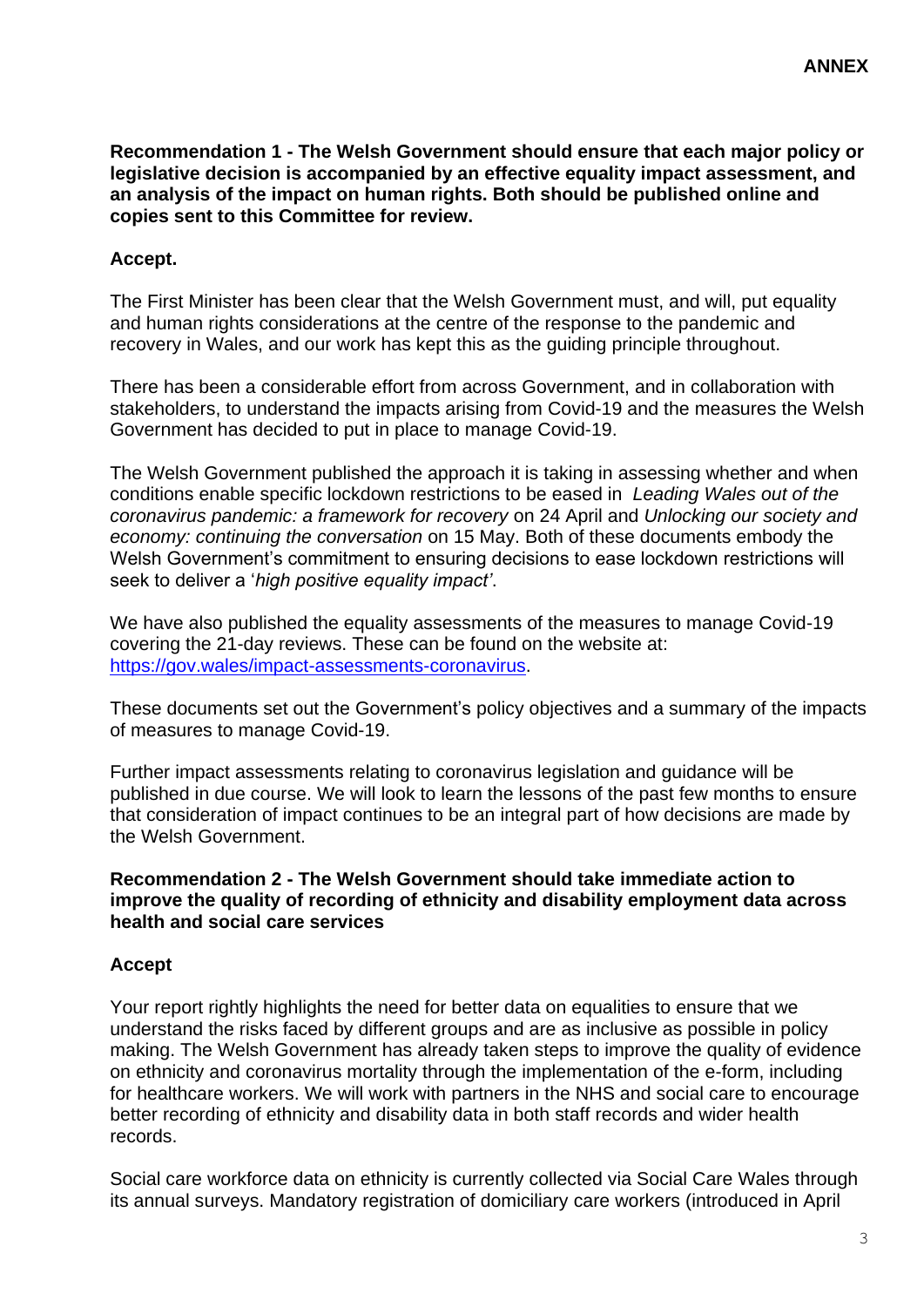2020) and of social care workers in residential care home settings (planned to be mandatory from April 2022) will enable Social Care Wales to collect more robust ethnicity data going forward.

This isn't simply about data collection however. We also need to understand why citizens might not feel they want to provide this information to public services and why public services find it difficult to ensure good quality data is recorded. Therefore this needs a multifaceted approach including user insight. We will look at opportunities to get key messages out about the benefits of recording such data and for training to encourage NHS and local authority employees to record ethnicity data in every system, and encourage people to allow information to be recorded.

**Recommendation 3 - The Welsh Government should improve data gathering and publication on coronavirus cases and health outcomes disaggregated by sex, ethnicity, disability and key worker status. This should include where necessary, identifying alternative methods of collection and new data sources**

# **Accept**

We continue to expand the range of data gathered and published on Covid-19 and health outcomes. In June we published analysis on where the impact of coronavirus might have a disproportionate impact on ethnic minorities, including in employment, housing and deprivation. We have pressed the Office for National Statistics to publish statistics for Wales on Covid-19 deaths by ethnic group and by occupation group and will continue to work with them to ensure that their mortality analysis helps us understand the outcomes for groups in Wales.

The Welsh Government agree it is important to use new and alternative methods to understand Covid-19 and health outcomes by disaggregated characteristics. Analysis by Public Health Wales, which links hospital data with death registrations, has helped show the impact of coronavirus on people with learning disabilities: [https://phw.nhs.wales/publications/publications1/covid-19-related-deaths-in-wales-amongst](https://eur01.safelinks.protection.outlook.com/?url=https%3A%2F%2Fphw.nhs.wales%2Fpublications%2Fpublications1%2Fcovid-19-related-deaths-in-wales-amongst-people-with-learning-disabilities%2F&data=02%7C01%7CEPSGovernmentBusiness%40gov.wales%7C91d059a792a4411e2d0708d85563592a%7Ca2cc36c592804ae78887d06dab89216b%7C0%7C0%7C637353232462905386&sdata=xCB2dPAw6mwOJRuOe0F9xKwcht6fAtjAkHvhKxyEZy0%3D&reserved=0)[people-with-learning-disabilities/](https://eur01.safelinks.protection.outlook.com/?url=https%3A%2F%2Fphw.nhs.wales%2Fpublications%2Fpublications1%2Fcovid-19-related-deaths-in-wales-amongst-people-with-learning-disabilities%2F&data=02%7C01%7CEPSGovernmentBusiness%40gov.wales%7C91d059a792a4411e2d0708d85563592a%7Ca2cc36c592804ae78887d06dab89216b%7C0%7C0%7C637353232462905386&sdata=xCB2dPAw6mwOJRuOe0F9xKwcht6fAtjAkHvhKxyEZy0%3D&reserved=0)

This type of analysis demonstrates the new insight that can be gained from linking data. This is why we have secured access to the 2011 Census to support our ambitious linked data research agenda and continue to press UK government departments to share administrative data that will help us understand the outcomes of different population groups. This needs to be done alongside work to improve the quality of the administrative data held.

#### **Recommendation 4 - The Welsh Government should accelerate the review of the Welsh public sector equality duties, focusing on strengthening enforcement and the collection of employment data.**

# **Accept**

The review of the Welsh Public Sector Equality Duties (PSED) was temporarily halted during the initial months of the Covid-19 pandemic as resources had to be reallocated to other equality and human rights work. In a similar way, PSED reporting obligations were suspended for six months from March 2020 by the Equality and Human Rights Commission (EHRC).

When resources become available PSED review work will be restarted, building upon work already underway within the Welsh Government to improve the gathering and publication of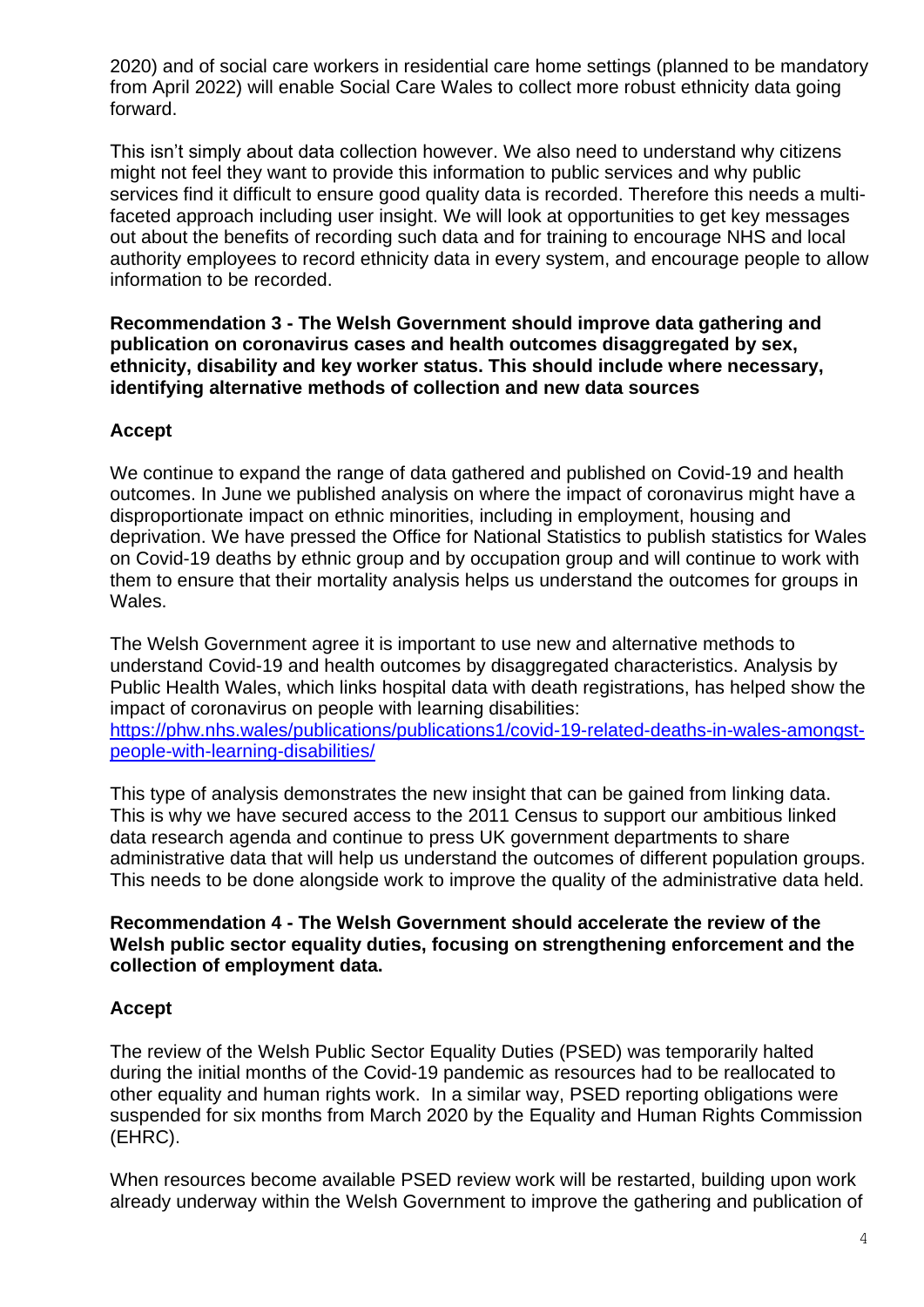employment and other equalities data. The findings of the ongoing research into strengthening equalities and human rights in Wales will be one important source of evidence for the PSED review work. It is anticipated the extensive stakeholder engagement which is taking place will shed light on how best to strengthen the Welsh duties and improve both enforcement and data collection.

### **Recommendation 5 - The Welsh Government should articulate the necessity and proportionality of all existing restrictions in its human rights analysis published alongside each 21 day review.**

# **Accept**.

The Welsh Government is committed to the consideration of human rights at all stages of decision making. The First Minister has been clear that Welsh Government will put equality and human rights at the centre of the response to Covid-19 in Wales.

The necessity and proportionality of all of the remaining restrictions set out in The Health Protection (Coronavirus Restrictions) (No. 2) (Wales) Regulations 2020 are considered every 21 days. We will articulate this in the supporting documents for each 21 day review, to clarify this analysis has taken place.

It should be noted, however, that the examples given in the report, such as social care and duties on the Mental Health Tribunal for Wales, are not areas directly addressed in these regulations.

### **Recommendation 6 - The Welsh Government should:**

- **immediately 'switch off' the measures in the Coronavirus Act 2020 which relax social care and mental health duties; and**
- **publish data on the number of people affected by these measures, disaggregated by protected characteristics.**

# **Accept in part.**

#### *Social Services and Well-being (Wales) Act 2014*

We fully recognise people's concerns during this pandemic and the impact of the necessary community-wide actions to protect people and stop the spread of infection. Preventative measures such as social distancing, closures of public and community facilities, limiting gatherings of family, friends and others in individual households and public places has meant that community-based social care and support activities have been unavailable. More than ever, as Welsh Ministers, we have sought to provide clarity and direction during these uncertain times.

The provisions in the Coronavirus Act 2020 (the 20020 Act) which relate to the Social Services and Well-being (Wales) Act 2014 and the associated statutory guidance, provide a robust and transparent framework which local authorities are required to follow before drawing on the 2020 Act provisions, should that be necessary. We can confirm earlier evidence which reflected that of the local government leadership that no local authority has drawn on these powers.

Through the guidance, we have ensured clarity on the continuation of a rights-based approach to social care and provided leadership and direction to address and mitigate the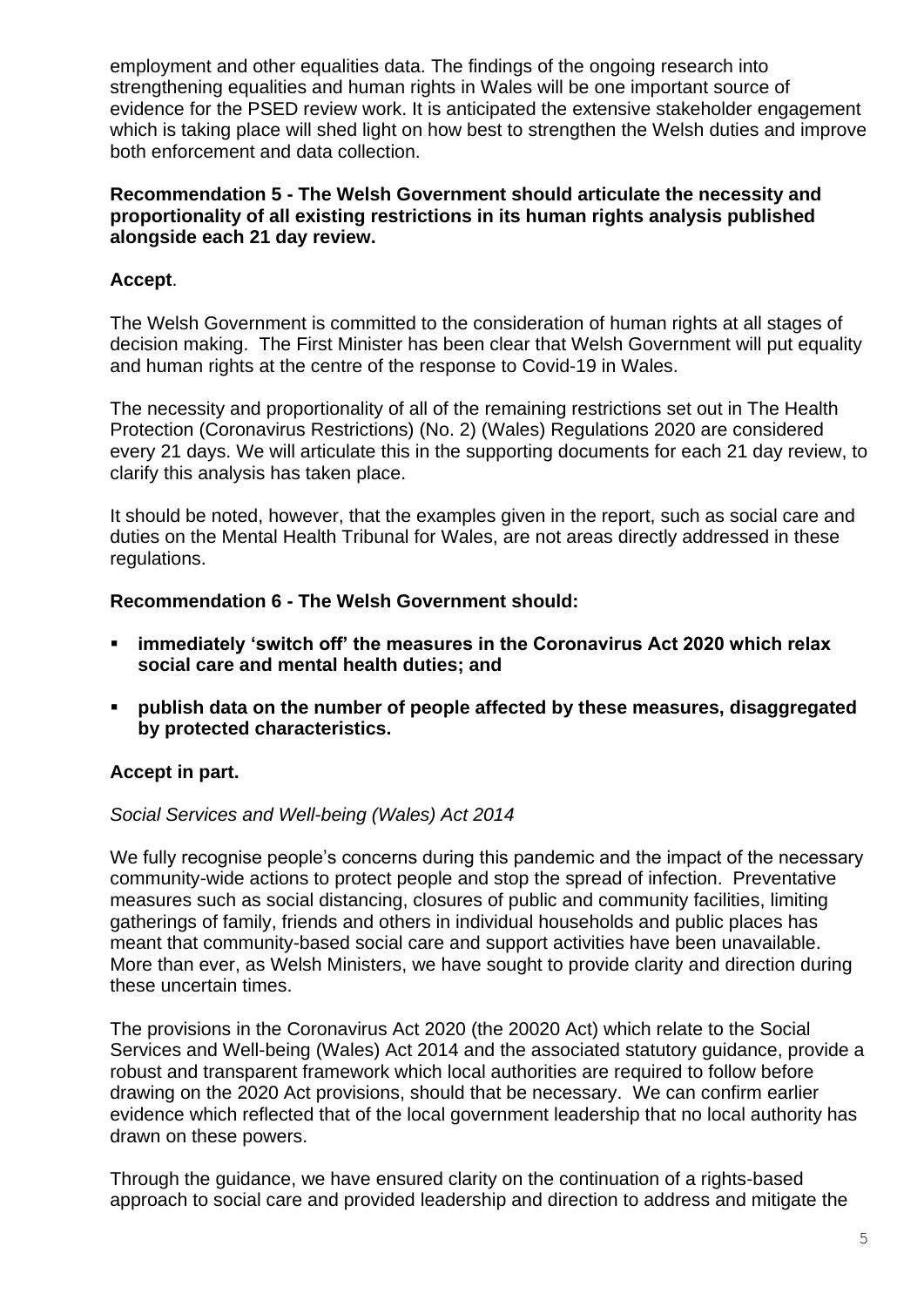potential for inconsistency. Despite the constraints of the pandemic, we maintained our coproductive approach to the development of that guidance, albeit on an accelerated timescale, working with stakeholders across Wales, including the Disability Equality Forum chaired by the Deputy Minister and Chief Whip, to produce and publish advice that protects and promotes rights.

Indeed, the Equality and Human Rights Commission's written evidence to the Committee welcomed that guidance which "c*onfirms that duties under the European Convention on Human Rights, Equality Act and PSED remain in place. The guidance also states that modifications are time-limited and set with the clear expectation that any changes to individuals' care and/or support will be returned to their premodification arrangements at the earliest possible opportunity*."[1]

We want to re-assure Committee Members that our approach will continue to be informed by engagement and evidence. Throughout the pandemic the Disability Equality Forum, alongside a number of other mechanisms such as weekly meetings with the Older People's Commissioner and the cross-sector Social Care Planning and Response Group have provided a continuing conduit to consider evidence and develop solutions.

Our approach is also cross-portfolio. The Minister for Housing and Local Government wrote on 12 August inviting Local Authority Leaders and Chairs of County Voluntary Councils to provide an update of the ongoing capacity and resilience of local authorities and CVCs in continuing to provide support, any anticipated longer term impacts or challenges, as well as what support Welsh Government can provide. Ministers will continue to work together to ensure that there is both a clear and shared understanding of the need for, and accessibility of, those protective support arrangements.

The Committee has also recommended that data is published on those affected by the 2020 Act. As no local authority has drawn on these powers, no data is available. However, we can confirm that between 13 May and 31 August 2020 the number of packages of care and support that have been reduced or withdrawn are as follows:-

|                    | By the local authority |    | By the provider   By the individual |
|--------------------|------------------------|----|-------------------------------------|
| Number of packages | 442                    | 98 | 185                                 |

Source: Welsh Government Local Authority Covid-19 Data Collections

For comparative purposes only, the number of new requests for residential care, home care and re-ablement during the same period is as follows.

|              | <b>Residential Care</b> | Home Care | Re-ablement |
|--------------|-------------------------|-----------|-------------|
| New requests | 2,490                   | 651 A     | 0.368       |
| $\sim$       | .                       |           |             |

Source: Welsh Government Local Authority Covid-19 Data Collections

#### Next steps

L,

In line with our earlier engagement and co-productive approach to implementing the 2020 Act provisions, we intend to write to stakeholders seeking their views on the social care provisions within the 2020 Act and the associated guidance. We will report back to Members on the outcomes. Should the outcome be to repeal, the associated guidance would also fall.

*Mental Health and Mental Capacity Legislation*

<sup>[1]</sup> Page 57 - [https://business.senedd.wales/documents/s102950/ELGC%20COV%2030%20-](https://eur01.safelinks.protection.outlook.com/?url=https%3A%2F%2Fbusiness.senedd.wales%2Fdocuments%2Fs102950%2FELGC%2520COV%252030%2520-%2520Equality%2520and%2520Human%2520Rights%2520Commission.pdf&data=02%7C01%7CDavid.Clayton%40gov.wales%7C8152d7946afb4f8d80e508d8535d9708%7Ca2cc36c592804ae78887d06dab89216b%7C0%7C0%7C637351008709683505&sdata=8czy%2FFrnAX2LiFnZwVei1F99EBR9tgJoH9MeDzqBIKs%3D&reserved=0) [%20Equality%20and%20Human%20Rights%20Commission.pdf](https://eur01.safelinks.protection.outlook.com/?url=https%3A%2F%2Fbusiness.senedd.wales%2Fdocuments%2Fs102950%2FELGC%2520COV%252030%2520-%2520Equality%2520and%2520Human%2520Rights%2520Commission.pdf&data=02%7C01%7CDavid.Clayton%40gov.wales%7C8152d7946afb4f8d80e508d8535d9708%7Ca2cc36c592804ae78887d06dab89216b%7C0%7C0%7C637351008709683505&sdata=8czy%2FFrnAX2LiFnZwVei1F99EBR9tgJoH9MeDzqBIKs%3D&reserved=0)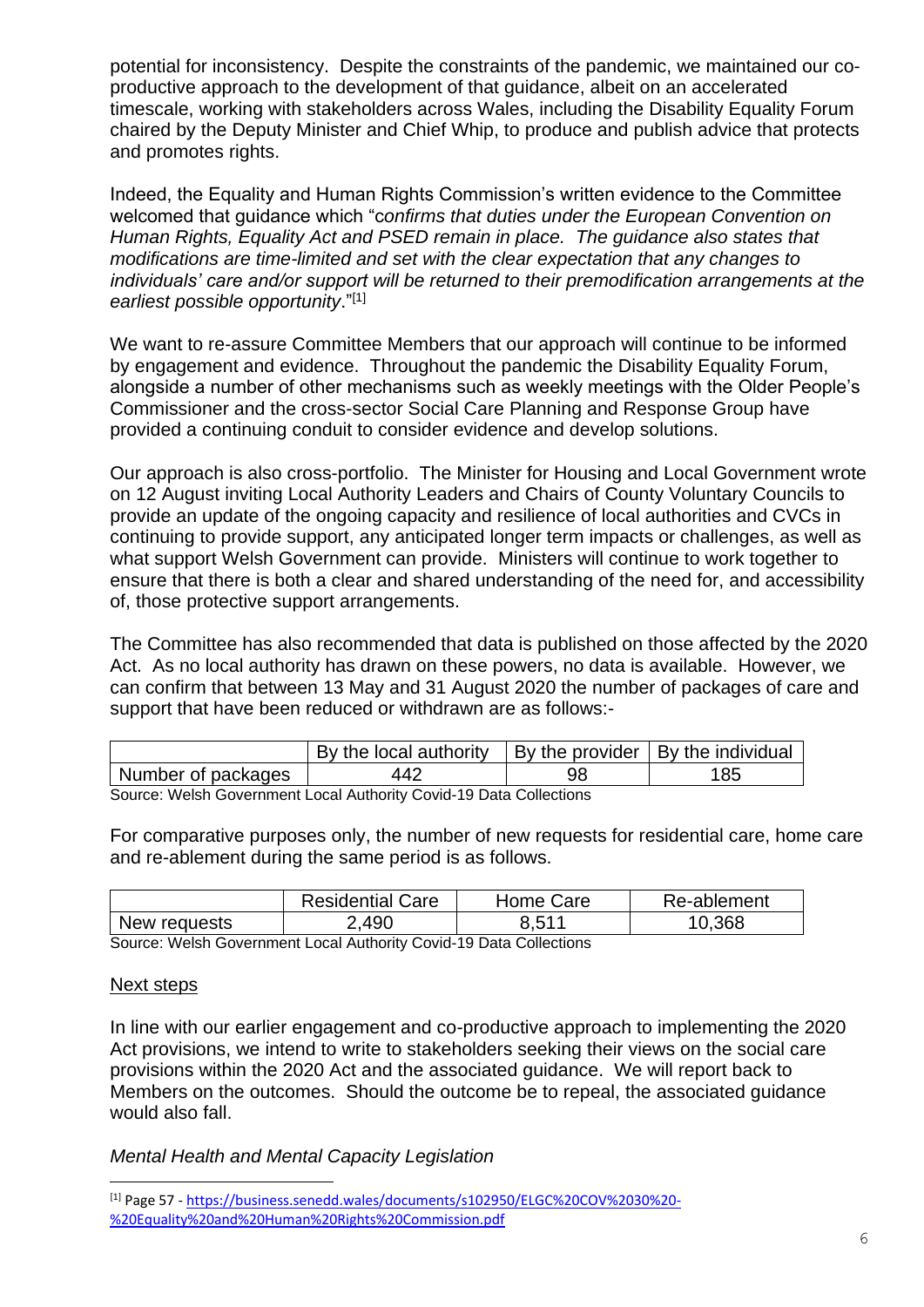We are grateful to the Committee for its consideration of the important issue of protecting the rights of patients participating in proceedings of the Mental Health Review Tribunal for Wales (MHRTW) in the light of the pandemic. We would like to take this opportunity to provide further information on matters raised in the report which might have benefitted from further evidence from the Welsh Government or indeed from the President of Welsh Tribunals and the President of MHRTW, both of whom have been consulted in preparing this response.

The Welsh Government brought the principal Coronavirus Act provisions relating to MHRTW into force on 27 March. The urgency for commencement was because the President of the MHRTW had advised that there was a backlog of 35 cases for the Tribunal to hear which had been postponed or adjourned since the start of March and which required re-listing. Nine of these cases were hearings relating to section 2 of the Mental Health Act 1983 (a 28 day order to detain a person for assessment) that needed to be urgently relisted. In addition, there were 144 cases listed from 30 March onwards plus an additional 53 which had not yet been arranged. At the time it was also apparent that hospitals were neither able to host hearings nor to enable patients to participate remotely.

The provisions, and the subsequent practice direction issued by the President of the MHRTW with the agreement of the First Minister, allow the MHRTW to conduct a hearing with one member instead of the usual three, and on paper only. It is important to note that the Tribunal was already able to conduct hearings by telephone under pre-existing Rules.

Alongside the commencement of the Act provisions and the subsequent practice direction (issued by the President of Welsh Tribunals and the President of MHRTW with the approval of the First Minister), the Welsh Government worked closely with partners to encourage hospitals to facilitate telephone hearings.

As a result, the flexibility to reduce the number of Tribunal members sitting for a hearing and to dispose of cases on paper has never been used. All hearings since then (460 in the period 23 March to 27 August) have taken place by telephone as per the pre-existing rules. There is no backlog.

We are pleased to confirm that the number of people affected, which was sought in the Committee's recommendation, is zero.

Our understanding is that, in contrast, in England hearings were heard by a single judge for at least two months and there is a backlog of cases. Furthermore, in England, conducting paper hearings has been common practice in some categories of cases for several years. The consent requirement in England is not for positive affirmation; it is up to the parties to object to the proposal for a paper-only hearing and as the patients in the relevant categories are cared for within communities they typically either do not receive or do not respond to the proposal.

We have not identified any evidence to substantiate the claim that hospitals are not introducing processes quickly enough to facilitate electronic disclosure of notes or even telephone contact with lawyers.

The possibility of hosting hearings in hospitals with social distancing is, in the experience of those responsible for the operation of MHRTW, theoretical at best. Hospital wards are not, even in normal circumstances, equipped to provide for large meetings. Most of the rooms at the 47 venues used for the Tribunal would not allow more than two or three people to be present under current social distancing guidelines, even if the Coronavirus regulations were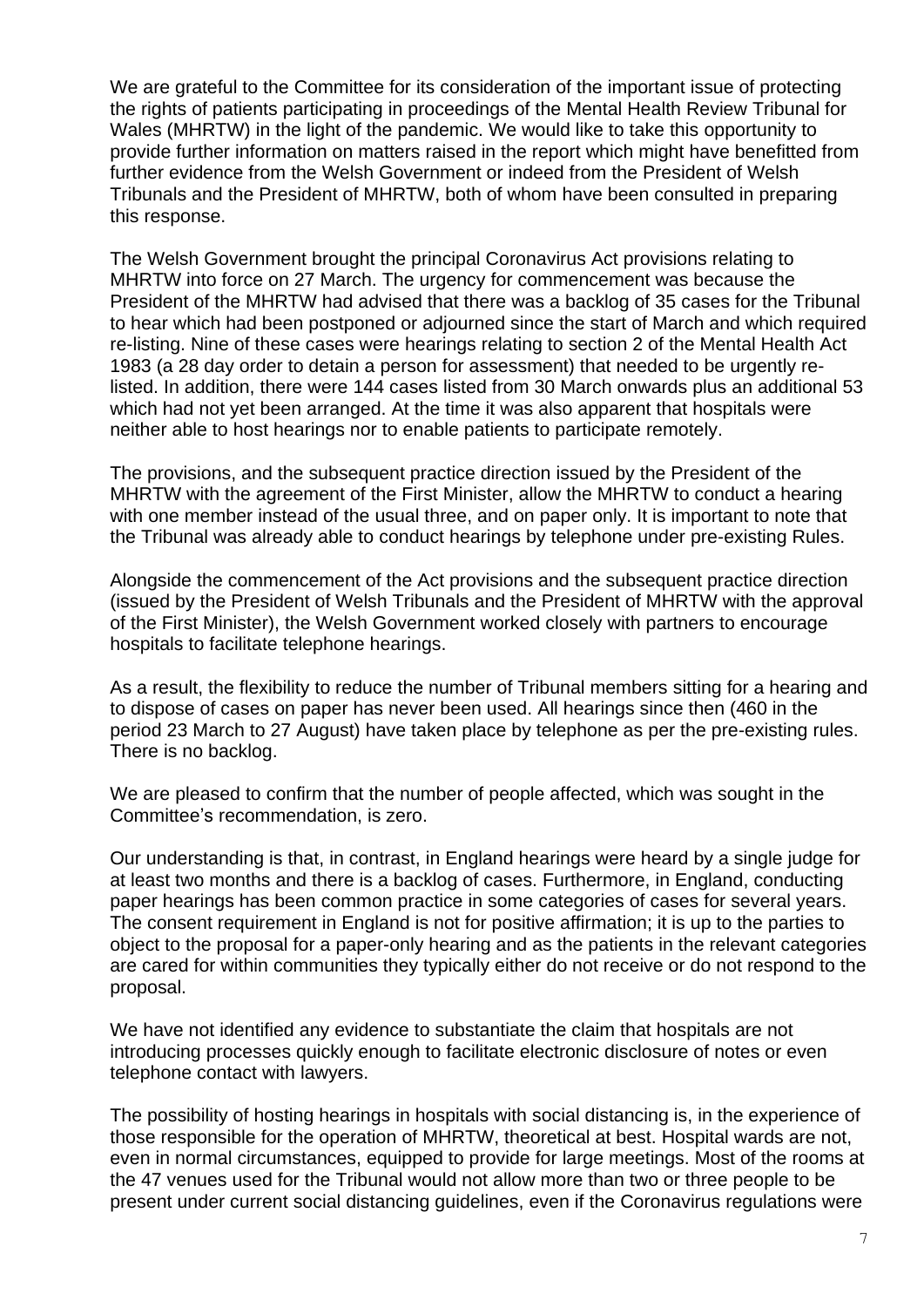to be relaxed to allow indoor meetings. A basic hearing typically requires eight people to be present, but ten or even twelve is not unusual. Hearings can last for hours, with all the attendant risks of prolonged contact. There are other practical considerations, including the lack of ventilation where windows cannot for medical reasons be opened wide, and the lack of provision for video-conferencing as this is not a core function for the hospitals or their staff. Experience from England suggests that video hearings would offer little additional benefit to patients compared with telephone hearings. Anyone who has difficulty using a telephone for any reason whatsoever would be assisted by a member of the hospital staff who is permitted to be in the room with them. Following representations from the President of Welsh Tribunals we have decided to keep the Mental Health Review Tribunal for Wales provisions which have already commenced in force for at least another six months.

Schedule 8 introduced by section 10(1) of the Coronavirus Act 2020 makes provision to temporarily modify the Mental Health Act 1983 (MHA'83) in Wales and England on both devolved and reserved areas. The modifications will only be put in place in the event that the impact of Covid-19 compromises the operation of the MHA'83 to such a degree that it poses a risk to the health and safety of individuals experiencing mental distress. In keeping with the policy that they would only be switched on as a "last resort" measure, these provisions (other than those concerning the Mental Health Review Tribunal for Wales) have not been commenced in Wales. Since the onset of the Covid-19 pandemic, officials have closely monitored the continued operation of the MHA '83 relevant stakeholders in Wales and counterparts in the UK Government and will continue to do so, particularly in the event of a second wave and usual winter pressures.

### **Recommendation 7 - The Welsh Government should publish a cross-government poverty reduction strategy with targets and performance indicators.**

### **Accept in principle.**

The Welsh Government's Child Poverty Strategy sets out objectives for tackling child poverty. A continued focus and investment in what we know works in tackling poverty using the levers available to us is vital. We have continued to review what more Welsh Government can do to reduce costs for families, boost incomes and ensure the investment in programmes and services which contribute to tackling poverty is, as far as possible, improving outcomes for children and young people, both in the short term and in the long term.

Given the acute financial pressures many families are likely to be experiencing as a result of the pandemic we want to focus on things we can do now. Ministers have agreed a series of practical immediate steps. These steps outline the actions that Welsh Government will take over the coming months to help maximise the incomes of families living in poverty and support them to build their financial resilience.

The Welsh government remains committed to developing our approach to anti-poverty policies and programmes in the future.

**Recommendation 8 - The Welsh Government should adhere to the spirit and intent of the socio-economic duty in all of its decision-making until it is commenced in March 2021, and develop interim arrangements to monitor how it is meeting the spirit of the duty ahead of full commencement.** 

**Accept.**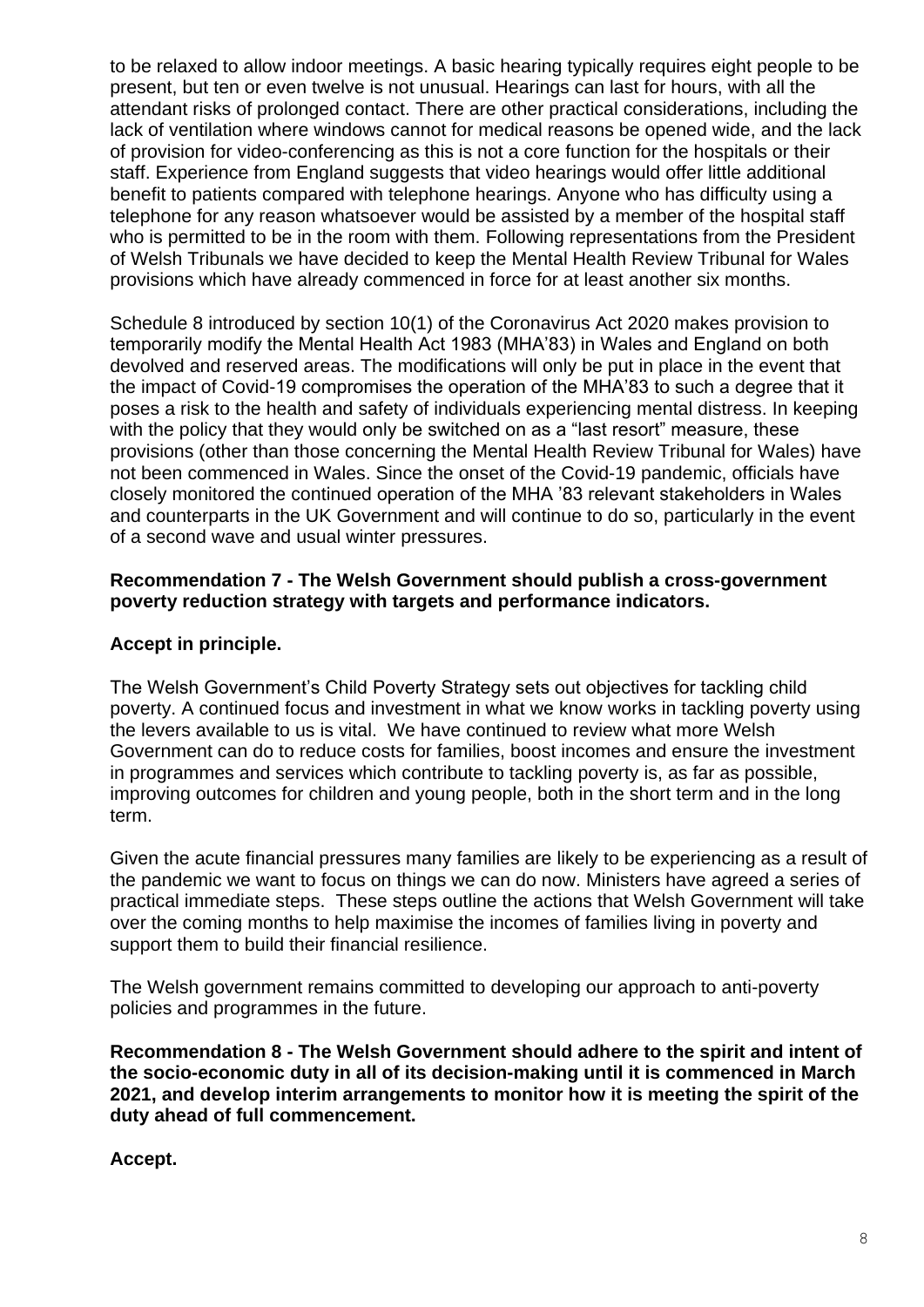A priority for the Welsh Government is to take action to safeguard equality and human rights, particularly in the context of Brexit and recovery from Covid-19. A key piece of this work is through commencing the Socio-economic Duty.

The Socio-economic Duty will apply to Welsh Ministers and certain public bodies in Wales. We are aware the Permanent Secretary has encouraged officials to lead by example, and to be applying the ethos of the Duty in their advice to Ministers on strategic decisions.

By acting now and leading in building socio-economic considerations into strategic decisionmaking, Welsh Ministers will be able to demonstrate a clear commitment to tackling inequality and ensure we're well placed to deliver the statutory requirements expected of us next year.

To support relevant public bodies in preparing for the future commencement of the duty, the Welsh Government published non statutory guidance on the 1 April, as well as additional documentation, specifically a factsheet and a 'frequently asked questions' document. All of which can be accessed here - [https://gov.wales/socio-economic-duty](https://eur01.safelinks.protection.outlook.com/?url=https%3A%2F%2Fgov.wales%2Fsocio-economic-duty&data=02%7C01%7CShane.Williams%40gov.wales%7C2e47900ace1449906d3908d80d52c69b%7Ca2cc36c592804ae78887d06dab89216b%7C0%7C0%7C637273996451483085&sdata=FhjGIjqiWMyDrNewVc6G3rzrxlS2UOIp9drPTBb81uU%3D&reserved=0)

### **Recommendation 9 - The Welsh Government should monitor and review how local authorities are providing free school meals over the summer holidays.**

# **Accept**

Schools and local authorities responded quickly to Covid-19, and set in place measures to ensure that families who rely on free school meals were still able to receive them, even when they were not at school. A range of provisions were introduced which varied according to identified local need and the resources available. Initially this included "grab and go" provision of school meals, but this was later phased out in line with social distancing requirements and, by the summer holidays, all local authorities in Wales were providing either supermarket vouchers, direct cash payments to parents, or were delivering food parcels. In order to meet the needs of the most vulnerable families a number of local authorities have operated more than one system simultaneously. The Welsh Government made available up to £40million to local authorities to support the continued provision of free school meals up to 31 August 2020. This included provision throughout the Easter, spring half term and school summer holidays.

The Welsh Government also provided guidance on free school meal provision during the period where schools were repurposed or closed and we continue to meet with local authority school catering leads to discuss the operational challenges encountered and to share knowledge. The WLGA has compiled and maintained detailed information of the approaches used by each local authority and this has been used as a shared learning tool as much as a monitoring record. Additionally, local authority claims against the £40million allocated for free school meals have been assessed by officials to ensure continued compliance with Welsh Government's policies.

It has ultimately been a matter for local authorities to decide what works best in their area. One system will not necessarily work with all families in every area and whilst we have been made aware of a very small number of complaints regarding free school meal provision, it is also important to recognise that in general the flexibility of local approaches has worked well and been welcomed. Anecdotally, we have been told of very positive feedback from parents. It is clear that more eligible families are receiving support now than before the pandemic and it is hoped that this will continue now that schools have re-opened to all pupils.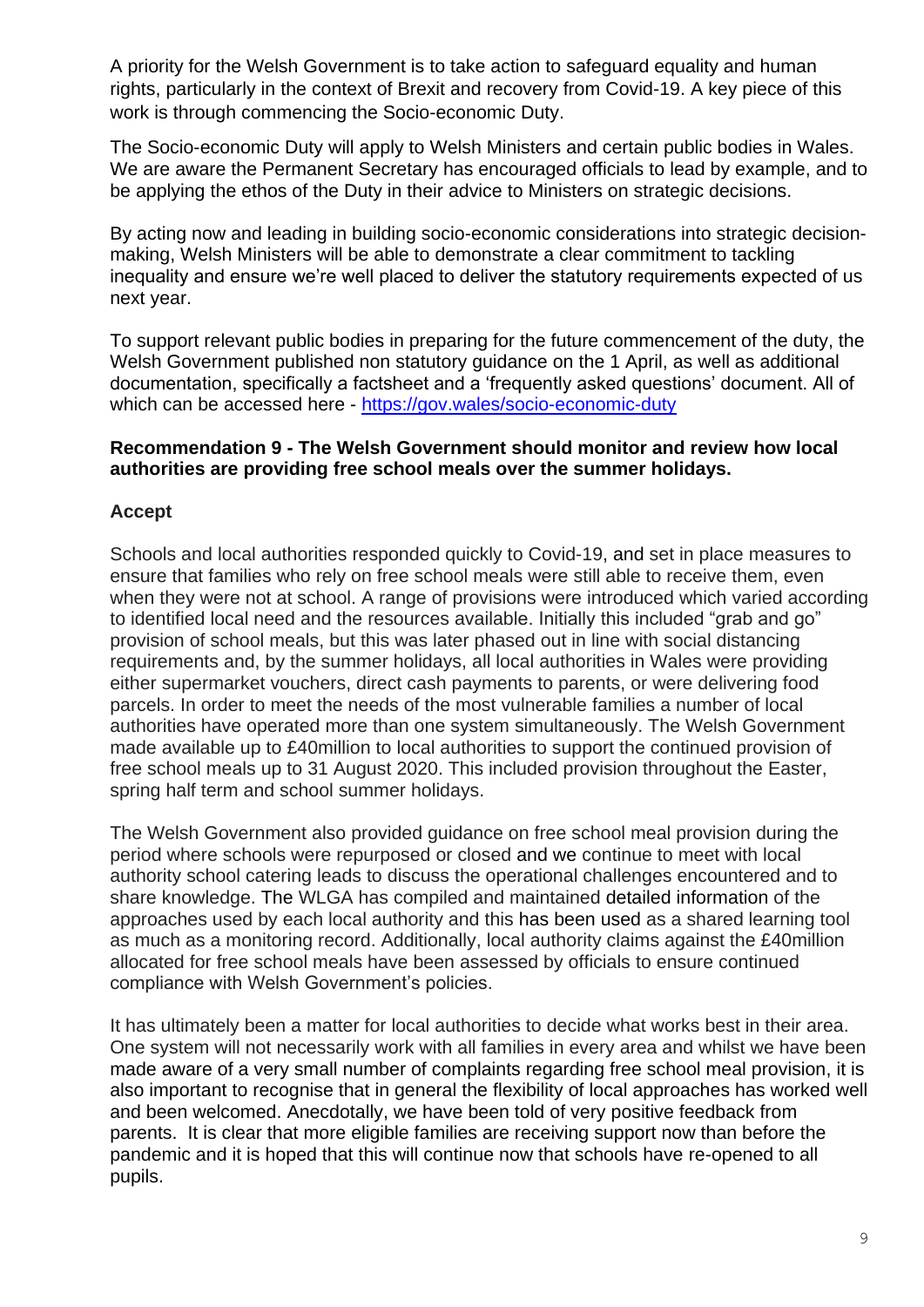It is also important to note that in the event of a national or a local lockdown, local authorities in Wales now have flexible systems in place that can be used as part of contingency planning and will be able to react to a range of scenarios and events.

#### **Recommendation 10 - The Welsh Government should set out what additional fair work measures it is considering implementing to secure a "values-led recovery where the guiding principles are social justice, fair work and environmental sustainability"**

# **Accept.**

The Welsh Government is developing a suite of outcome indicators mapped to each characteristic of fair work identified by the Fair Work Commission. We intend to use this indicator set for a variety of purposes, including the measurement of fair work and procurement outcomes over time and in helping inform the development and targeting of future policy. We are discussing their development with social partners ahead of any decision to publish them.

**Recommendation 11 - The Welsh Government should accelerate the implementation of the Fair Work Commission's recommendations that do not require legislation, including improving knowledge of employment rights and ensuring public money is only provided to organisations meeting the fair work standard.**

# **Accept**

The Welsh Government is committed to the priorities and ambitions for a fair work nation set out in Fair Work Wales. Whilst Covid-19 has fundamentally altered the context for this work, we continue to progress the agenda and are prioritising interventions to increase workers and employers knowledge of workplace rights and avenues of support; enhance the relationship between public funding and the delivery of fair work outcomes; and improve outcomes in specific areas given prominence by the pandemic, including social care and health and safety.

**Recommendation 12 - The Welsh Government should significantly increase funding to advice services that have expertise in employment, benefits and discrimination, including the creation of a helpline specifically for BAME and disabled employees to report concerns about safety and discrimination.**

# **Accept.**

Since 2014, in response to the onset of the UK Government's austerity measures and welfare reforms, the Welsh Government has consistently awarded grant funding of £6 million a year to advice providers ensuring some of the most vulnerable people in Wales can access the advice and support they need.

In 2020, we introduced the Single Advice Fund (SAF) to help meet the increasing demand for access to advice services and ensure that we have quality-assured providers delivering joined-up services. Covering the period 1 January to 31 December 2020, £8.2 million grant funding has been awarded to providers through the SAF to deliver advice services, including specialist advice on welfare benefits, employment and discrimination.

Funded by the Welsh Government's Voluntary Services Emergency Fund, a support helpline is being established by third sector partners to respond to the varied and disproportionate adverse impact of Covid-19 on BAME people. The helpline will provide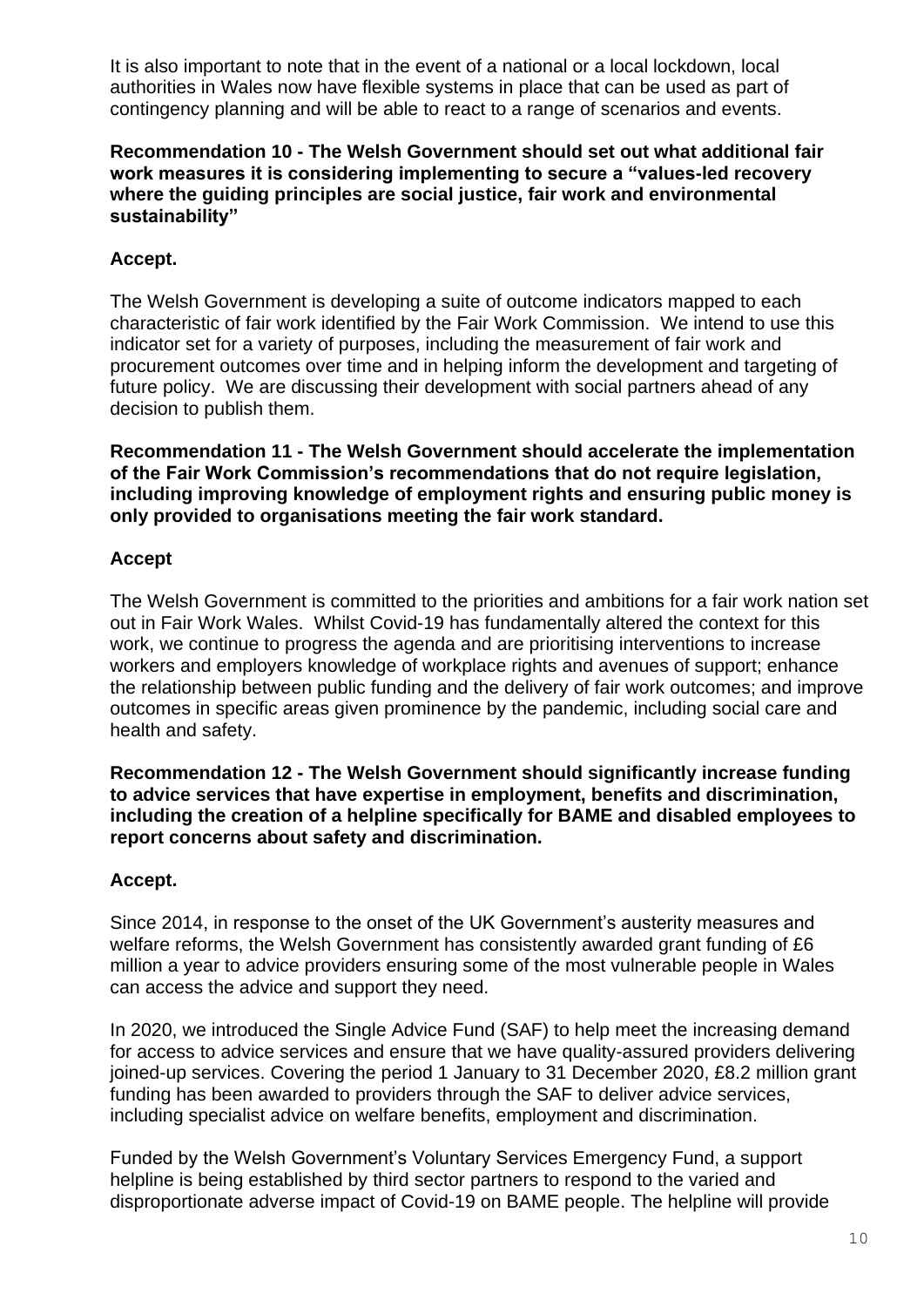guidance and support on a range of issues and will link to the Wales TUC for specialist employment casework. The helpline launches in September 2020.

The EU Citizens' Rights Project funds Citizens' Advice Cymru to deliver specialist exploitation in the workplace advice. The project is funded until the end of December 2020, providing advice, mediation with employers and support at employment tribunals as necessary.

The ReStart: Refugee Integration project is supporting refugees with specialist support to access ESOL and employability advice. The project is due to run until December 2021 and operates in the four asylum dispersal areas of Wales; Cardiff, Newport, Swansea and Wrexham.

The Welsh Government recognises it is more important than ever that people are able to access the advice that they need. However, we are not in a position to fund all the gaps in provision and will work with other funders to ensure there is a coordinated approach to the provision of advice services across Wales.

**Recommendation 13 - The Welsh Government should undertake a large scale, comprehensive benefits take up campaign to ensure people are accessing the benefits they are entitled to both throughout the current pandemic, and more generally when we move out of the current crisis.**

### **Accept.**

The Welsh Government recognises the importance of people in Wales claiming their entitlement to devolved and non-devolved welfare benefits and welfare payments. In the first six months of operation (January to June 2020) the benefit advisory services funded through the Welsh Government's Single Advice Fund, helped households across Wales to gain welfare benefit income totalling £14 million.

We recognise that Covid-19 is having a significant impact on people's finances, and we are taking immediate action to help maximise income for low income households, and build financial resilience. The Deputy Minister and Chief Whip has already agreed to spend £800,000 for income maximisation initiatives to boost the income of households across Wales. This funding will support low income households to become aware of, and be able to access, their correct entitlement to financial support from the welfare benefit and wider financial support systems.

We are conscious that Recommendation 4 of your Committee's report on benefits in October 2019 related to benefit take-up. The Welsh Government has already started work on this. We are currently exploring options internally and via external partners on how to raise awareness of entitlement and access to benefits. We have identified initially three priority groups; BAME Households, Households with Disabled Children or Adults and Households in low waged employment. The Welsh Government is also now looking to develop and implement an awareness-raising programme for frontline workers to increase their understanding of welfare benefits and wider financial support systems, which will help to increase their ability to encourage people to claim all the financial support they are entitled to.

**Recommendation 14 - The Welsh Government should pause council tax debt enforcement action for 6-12 months. This should come into force at the earliest opportunity.**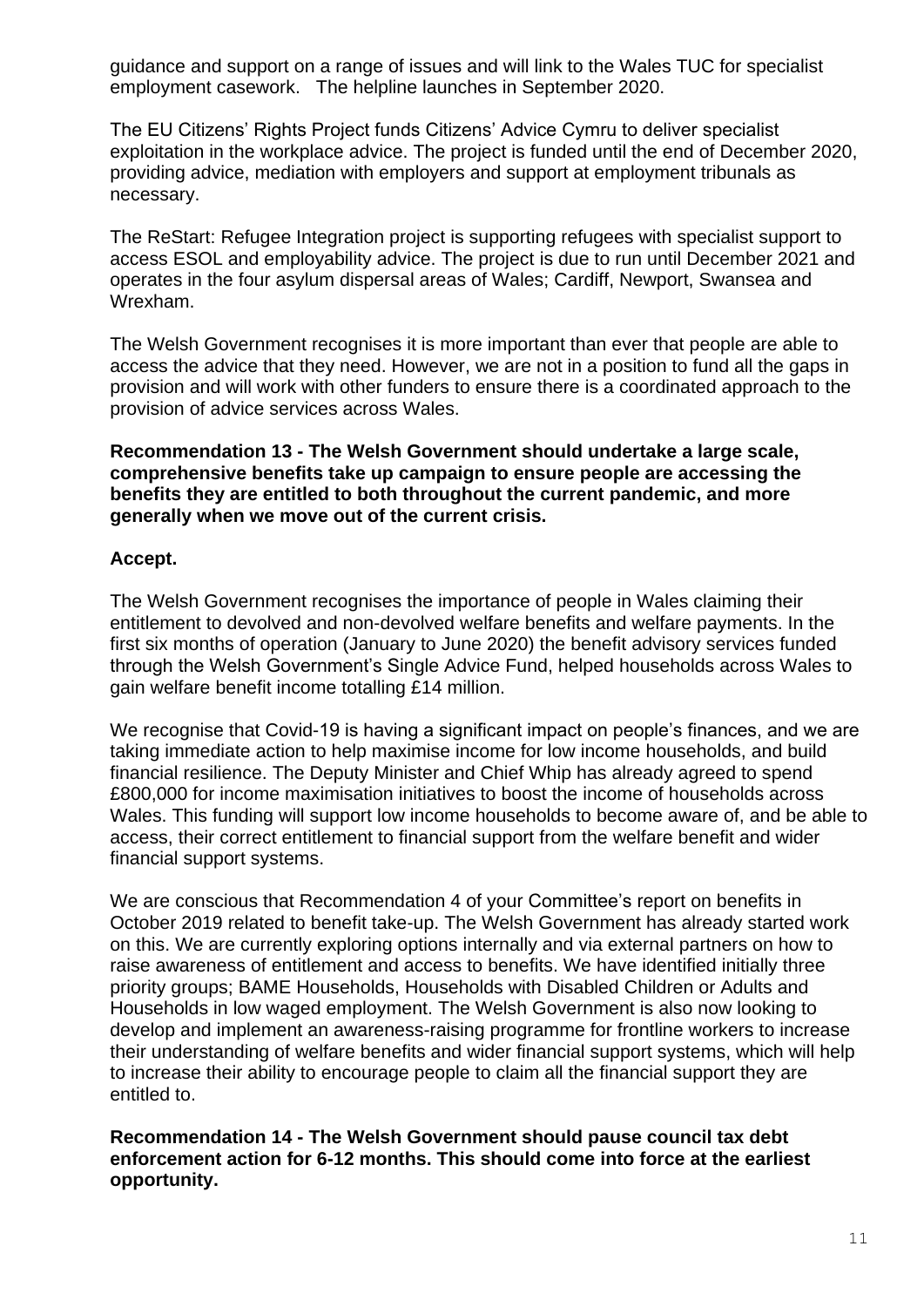# **Reject**

Alongside the system of discounts and exemptions, the council tax reduction scheme provides targeted support to households on low incomes. Anyone experiencing difficulty in paying their council tax bill should contact their local authority to discuss the range of support which might be available.

The Welsh Government is providing additional funding to local authorities in recognition of the increase in applications for council tax reductions as a result of the pandemic.

The council tax enforcement system is an integral part of the general arrangements for the payment and collection of council tax and it is needed to ensure that all households with the means to pay, do so. The processes make provision for local authorities to enter into arrangements such as alternative payment plans with households who do not have the means to pay.

#### **Recommendation 15 - The Welsh Government should rebrand the Discretionary Assistance Fund and run an awareness campaign (separate to the take up campaign), on TV and radio, social media, and in print.**

# **Accept in Principle**

Since April 2013 the Discretionary Assistance Fund (DAF) has made 362,575 awards with more than £64.7m being spent in grant funding supporting the most vulnerable people with 66% of the fund now relating to emergency payments. The DAF is supported by a network of more than 550 front-line organisations who are actively engaged and key to ensuring that this support is given to those it is intended to help. In order to complement the partner network communication and engagement, Welsh Government continues to conduct a social media campaign, and whilst broad in coverage, also includes the targeting of specific groups. We will keep the effectiveness of our awareness raising under constant review and continue to work with communication colleagues to consider the most appropriate and effective use of mainstream media to ensure the approach is both appropriate and proportionate, and that people who are experiencing financial hardship are aware of the immediate support available through the DAF.

The DAF has over several years, been built up as a recognised brand which has taken several years to establish. We must ensure that it remains recognisable and easily accessible to those people who are most in need of its support at times of financial crisis.

#### **Recommendation 16 - The Welsh Government should ensure that local authorities have sufficient funds to make DHP payments to anyone who is eligible to help prevent evictions**.

# **Reject**

A Discretionary Housing Payment (DHP) may be awarded when a local authority considers that a claimant requires further financial assistance towards housing costs and is entitled to either Housing Benefit or Universal Credit (UC) with housing costs.

The DHP fund is not devolved and is the responsibility of the Department for Work and Pensions (DWP). Annually, the DWP allocates a DHP grant to each local authority. Local authorities can top up their allocation by two and a half times the grant allocation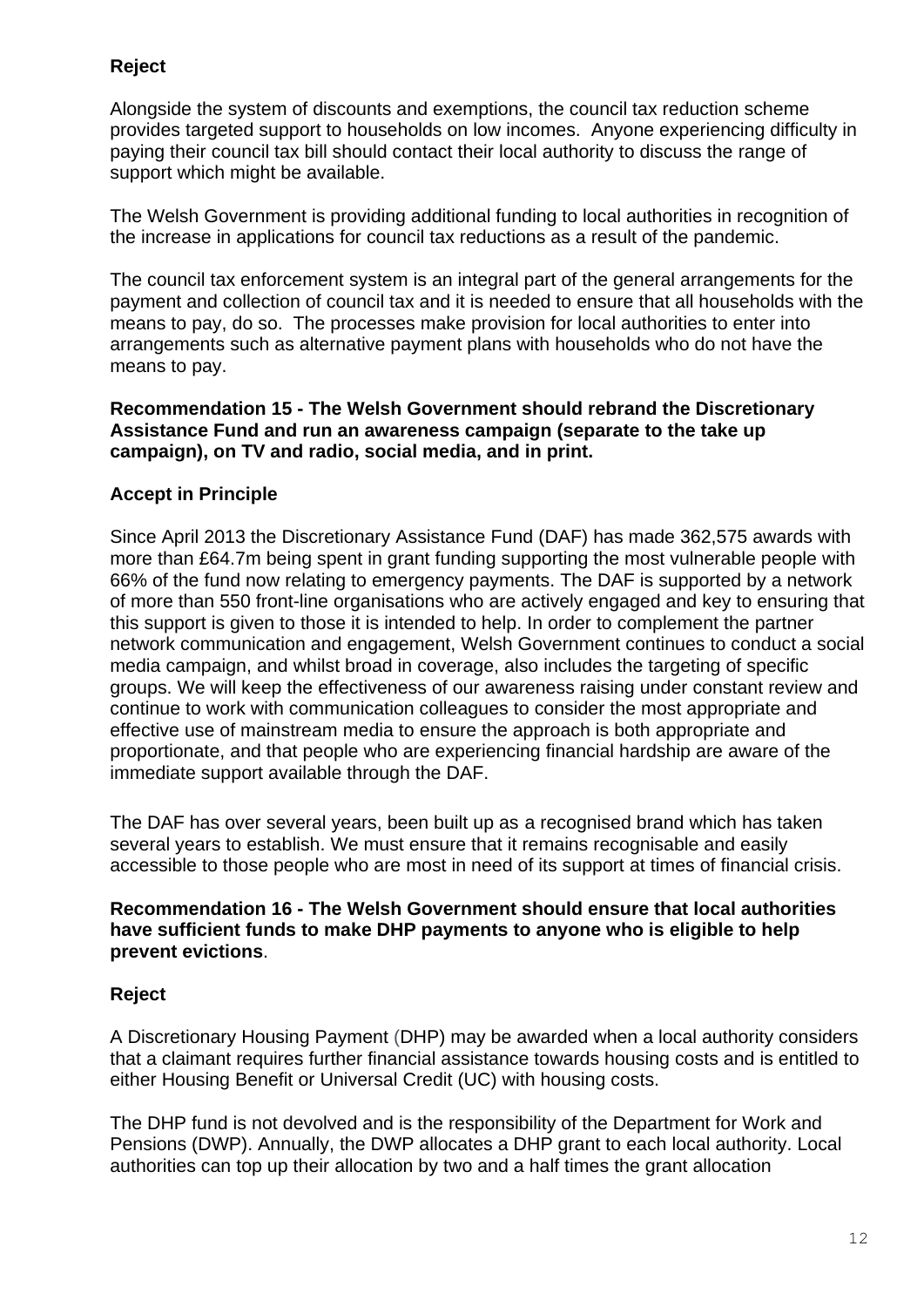The DHP funding for 2020-21 has increased in Wales by approximately £2.1 million compared to the last financial year. This year the funding is £10.5 million.

We understand that all Welsh local authorities (apart from Pembrokeshire who did not submit information to the DWP) reported that they had spent their full allocated budget for the 2019-20 financial year. Furthermore, 17 authorities topped up their DHP fund in 2019-20 financial year.

The DWP is currently evaluating DHP expenditure to ascertain if Covid-19 has impacted on the use of and demand for DHPs. DWP are looking to establish the volumes and types of DHP applications and values of awards in the first quarter of this year and the first quarter of last year (2019). Local authority input is encouraged as the more information DWP receive the better they will be able to understand the impacts on authorities as a result of the crisis. It is hoped the UK Government will provide additional *in year* monies to DHP funding if local authority returns indicate increased expenditure due to financial pressures of Covid-19.

The Minister for Housing and Local Government also recently wrote to the Secretary of State for Work and Pensions, requesting the following changes to the DHP system:

- A temporary relaxation of the entitlement rule to enable those who are not entitled to Housing Benefit or UC, but who may be on a low income, to access a DHP. This would support renters who struggle for short periods if their income drops due to being on Statutory Sick Pay or reduced hours as a result of COVID-19. The scope would be limited as those who are made redundant would move on to UC and be picked up that way.
- A permanent change to entitlement to DHP when a claim is made for UC with housing costs. It would be more financially beneficial if entitlement to DHP commenced at the beginning of a UC claim rather than waiting for the end of the first UC assessment period.

Regrettably these proposals were refused.

### **Recommendation 17 - The Welsh Government should explore options for allowing automatic entitlement to devolved benefits such as council tax reduction.**

# **Accept.**

Given the acute financial pressures many families are now likely to be experiencing as a result of Covid-19, we are currently taking forward a series of practical steps to help maximise incomes for families living in poverty in Wales.

Welsh Government wants to make it as easy as possible for people to claim support such as free school meals and council tax reductions. We are working with local authorities and other key stakeholders to identify potential solutions to simplify and streamline the way these benefits or entitlements are administered, and ensuring a more consistent approach across Wales. The aim being to make these benefits more accessible to families in need of this support, as well as helping to make the administration of these benefits less resource intensive for local authorities.

Under the legacy system there is a passport into Welsh Government entitlements but this is not the case for Universal Credit. A data-sharing system is in place between DWP and local authorities which flags when a UC claimant may also be eligible for a council tax reduction (CTR) but many UC recipients still need to make a separate application for CTR. We are exploring practical solutions to this.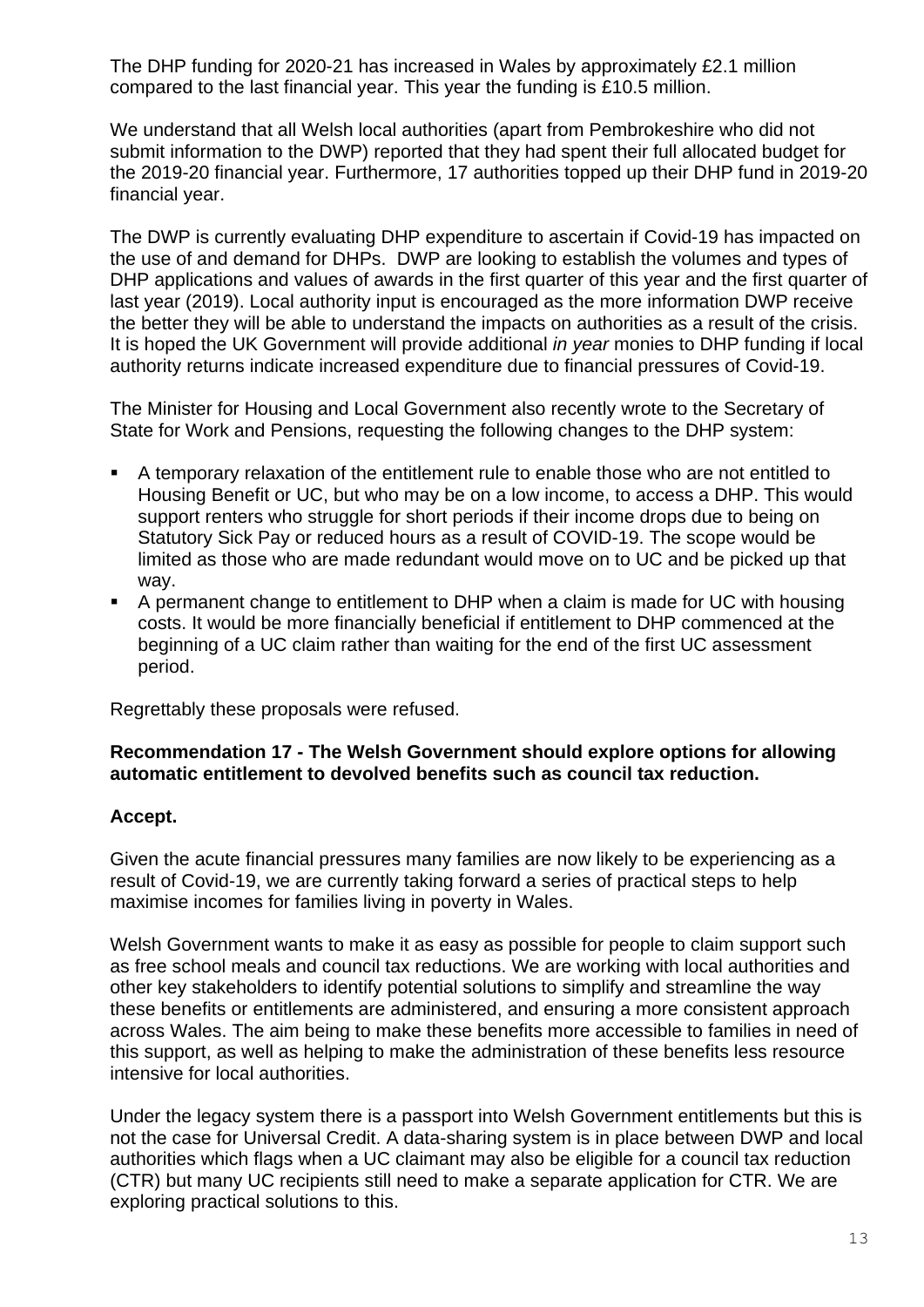**Recommendation 18 - The Welsh Government should undertake a rapid review of the effectiveness of the BAME Advisory Group's risk assessment tool and ensure it is rolled out to all sectors, but targeted at those most at risk.**

# **Accept**

The all Wales *COVID-19 Workforce Risk Assessment Tool* was first made available on the Welsh Government website on 27 May 2020. Working with health and social care stakeholders, including NHS Employers, social care providers, and trade unions the Tool was promoted for use across the NHS and social care sector. The priority was to make it available without delay to those who urgently needed to understand their risk and with their employer take appropriate action.

Whilst monitoring data is therefore not available for most early users, from the outset qualitative feedback has been encouraged to a designated mailbox, as well as through the First Minister's BAME Expert Advisory Group, Risk Assessment Subgroup, Social Care Implementation Group and other stakeholders including the Welsh Partnership Forum Business Committee.

The *COVID-19 Workforce Risk Assessment Tool* is available in English and Welsh and is supported by an *animation* which describes how to use the tool, which includes provision for subtitles.

An online interactive version was quickly developed and made available from 22 June. This is hosted on the national e-learning platform Learning@Wales and is available to anyone working in Wales.

From 20 July NHS staff have been able to access the Tool from their individual Electronic Staff Record (ESR). Summary analysis data from the online interactive version is scrutinised by officials and the Risk Assessment Subgroup. It is supported by a comprehensive communication plan for the health and social care sector and is integrated as part of a wider cross cutting communications strategy which continues to develop.

Police forces in Wales have confirmed that they are using an adapted version. It was also referenced in Guidance for the Education sector to support the return of pupils to school for 29 June.

On 7 August an adapted version of the *COVID-19 Workforce Risk Assessment Tool* and sector specific guidance for the Education, Childcare, Playwork, Youth Work and Further Education sector was published. The Tool is also made available for the Education, Childcare, Playwork, Youth Work and Further Education sector to complete online through the Learning@Wales national e-learning platform.

The Tool is accompanied by guidance and FAQs developed in social partnership with NHS Wales employers and trade unions which address discrimination and signpost to further support. The Guidance and FAQs have all been further revised to accommodate changes in Welsh Government Guidance for those who were shielding prior to 16 August.

**Recommendation 19 - The Welsh Government should accelerate the fair work forum for social care with a clear view to improving pay and working conditions in the sector. Quick wins should be identified, such as paying domiciliary care workers for all time worked, including travel time, improving opportunities for formal training and ensuring care home workers and domiciliary care workers are treated equally.**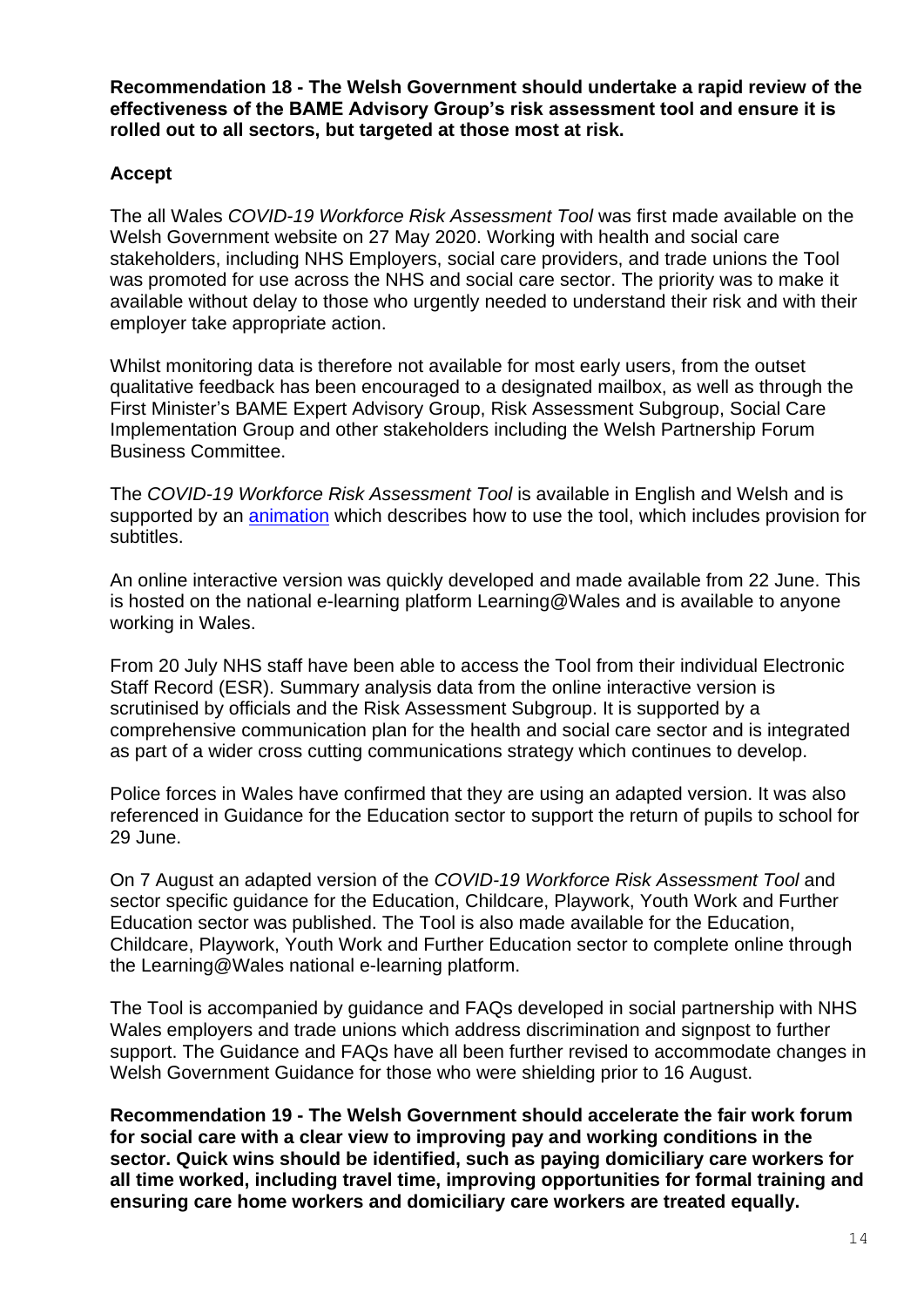# **Accept**

We have worked with social partners to establish the Social Care Forum which met for the first time in September. The Social Care Forum is a tripartite social partnership group committed to embedding fair work within social care. It will help create the environment within which representatives of trade unions, employers and the Welsh Government can work together to influence national priorities and policy concerning fair work in the social care sector in Wales.

The Forum has been tasked with considering how we can use the levers available to us to influence short and medium term changes in the sector aimed at delivering Fair Work. This includes fair reward, as well as employee voice and collective representation; security and flexibility; opportunity for access, growth and progression; a safe, healthy and inclusive working environment; and a working environment in which legal rights are respected and given substantive effect.

Separately, we are taking steps to professionalise social care work in both domiciliary care and residential care home settings. For example, we introduced mandatory registration for domiciliary care workers and voluntary registration for social care workers in adult residential care homes in April 2020, and we are taking steps to introduce mandatory registration for social care workers in care homes in 2022. Newly registered workers are expected to achieve the required formal qualifications within three years which may be undertaken through a Welsh Government funded apprenticeship.

We have also recently published research which was commissioned from the Welsh Institute of Health and Social Care to review the employment terms and conditions of care workers across a range of social care sectors and the NHS. The research was commissioned to understand the extent to which pay and employment terms and conditions vary across different types of employer and the impact on recruitment and retention in the social care sector. Next steps for the research will be considered by the Social Care Forum.

### **Recommendation 20 - The Welsh Government should make the case to the UK Government to waive taxation on the £500 bonus for social care workers**.

#### **Accept**

The Minister for Finance and Trefnydd wrote to the UK Government to make this case, but, regrettably, the UK Government turned down the request.

#### **Recommendation 21 - The Welsh Government should actively encourage all public authorities to advertise jobs as flexible by default**

#### **Accept**

The Welsh Government will explore this issue with devolved public sector employers and the trade unions through our social partnership structures.

**Recommendation 22 - The Welsh Government should provide information about how to implement fair and effective flexible working to all employers in receipt of Welsh Government support and make support conditional on employers implementing these approaches**.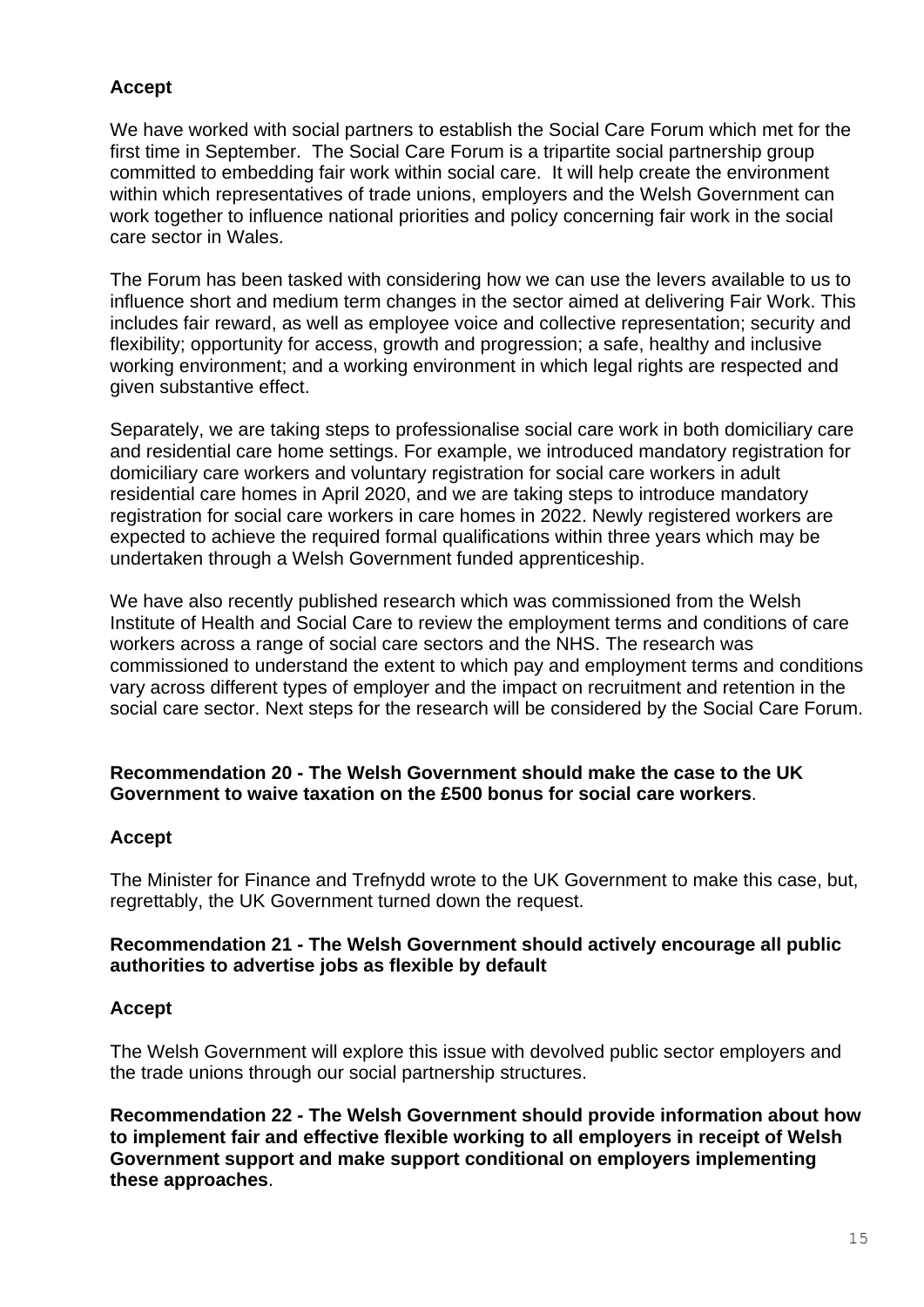# **Accept in principle**

The ability to convene social partners and other networks to provide fair work leadership and advocacy is a key lever of government. We are committed to working with employers to provide advice, support and opportunities for peer to peer learning on all aspects of fair work. The Economic Contract and Code of Practice on Ethical Employment in Supply Chains provide an opportunity to engage directly with employers and we are looking at ways in which we can strengthen the implementation of both to improve their reach, drive behavioural change and reinforce links between public funding and fair work outcomes.

### **Recommendation 23 - The Welsh Government should explore ways of maximising the income of unpaid carers, including through council tax discounts.**

# **Accept**

One of the simplest ways to maximise income for a carer is for employers to help them remain in employment. 370,000 unpaid carers of all ages were identified in the 2011 Census and many more will have taken on a caring role as a result of the pandemic. However, the economic challenge of Covid has had a negative impact on many industries and economic sectors meaning workers are being, and will be, made redundant. Too many unpaid carers however, already leave employment or reduce their working hours because they find it difficult to balance their caring responsibilities with work and thereby miss out on career progression, improved pay, or training and development.

For carers not in employment, education or training they should be able to access their rights to a range of information, advice and support regarding benefits, including Carers Allowance, but also be supported where they wish to develop new skills or have existing skills recognised to help individuals access employment, or become self-employed. To support this objective, in 2019-20 Welsh Government funded Carers Wales to translate and launch in Wales, the Carers UK online accredited "learning for living" course.

We will be launching a new 'national carers' plan consultation in the early autumn and will be seeking views on a range of issues that matter to carers, including financial pressures that they experience. When developing the final plan we will ensure there are consistent and linked policy approaches regarding help and support for all carers, and work with representatives from across the public, private and third sectors to understand the impact of policy changes. We will also continue to support the proposal from the UK Government for a new minimum employment right of a week of unpaid carers leave for qualifying employees.

As previously stated, the Deputy Minister and Chief Whip has already agreed to spend £0.8m for income maximisation initiatives to boost the income of households across Wales following the Covid-19 crisis. This funding will support low-income households to become aware of, and be able to access, their correct entitlement to financial support from the welfare benefit and wider financial support systems.

The council tax system takes account of the complex financial circumstances of households and incorporates a wide range of discounts, exemptions and reductions.

**Recommendation 24 - The Welsh Government should keep under review the PPE it has stockpiled to ensure that it remains of adequate quality and is fit for purpose, including that the design and fit is appropriate for all wearers and suitable for staff, patients or carers who are deaf or hearing impaired [recommendation from the HSCS Committee].**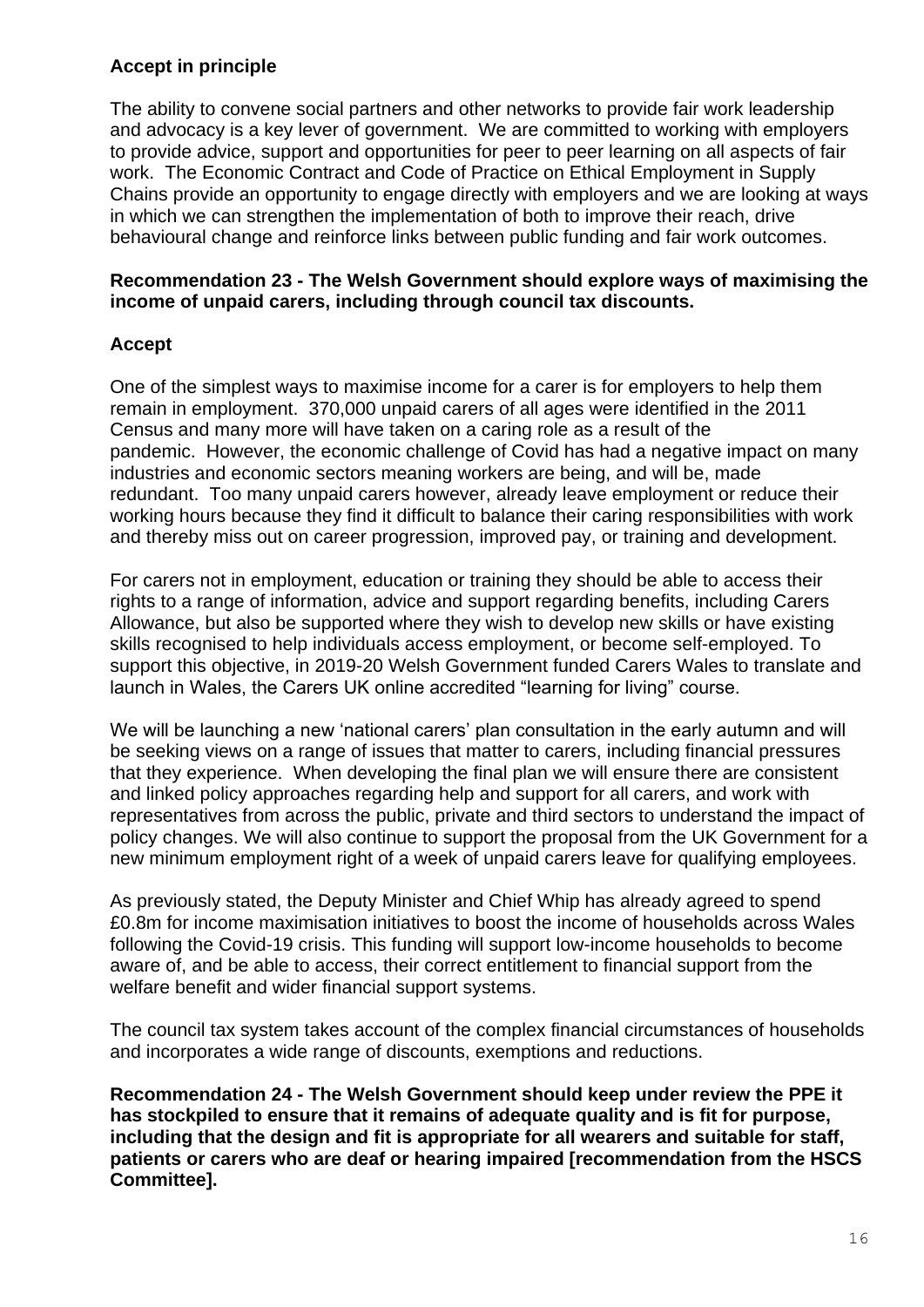# **Accept**

NHS Wales Shared Services Partnership (NWSSP) are responsible for procuring and distributing PPE for the health and social care sectors in Wales. All PPE issued to health and social care settings by NWSSP will have been certified as safe to use. This process ensures that the PPE product meets the required certification, conformity, testing and manufacturing requirements and standards, providing the assurance that our frontline NHS and social care staff have the protection and confidence they need to undertake their vital roles. Should there be any issues, such as fit-test failures on certain products, NWSSP will seek to source alternatives to ensure that all staff have appropriate PPE. The Welsh Government has already issued some clear masks for use in Wales. These masks are not suitable for use in all situations, but we will look to extend their use where it is safe and appropriate to do so to support those who are deaf or hearing impaired.

**Recommendation 25 - The Welsh Government should build upon the implementation of the public health communications recommendations in the BAME Advisory Group report to ensure that targeted messaging is developed for other groups who have been disproportionately affected by coronavirus, such as older people, those from the most deprived areas; disabled people and those with long term health conditions.**

# **Accept**

We are continuing to work to ensure messaging to those in vulnerable groups is targeted and disseminated effectively, in partnership with stakeholders

The Welsh Government worked with Public Health Wales to ensure that their Coronavirus information pages were translated into over 100 languages through the Recite Me software. Manually translated materials have also been distributed through our networks in public and third sectors to spread awareness of restrictions and safety information in many different languages. The Welsh Government's Sanctuary website also provides translated information for refugees and asylum seekers specifically.

We are developing further multilingual campaign assets for Test, Trace, Protect and are also working on the launch of the new NHS Covid-19 app with UK Government teams, on multilingual and diversity stakeholder mapping and developing assets on how to use the app in 11 different languages.

### **Recommendation 26 - The Welsh Government should review the accessibility and availability of mental health support services, in particular for men from lower socioeconomic groups**.

# **Accept in principle / in part**

Health boards are responsible for ensuring services meet the needs of their communities. Health boards are also being asked to set out in their Operating Framework reports how services will respond to changing needs in respond to Covid-19, including for mental health services. At a national level, the Welsh Government routinely monitor the information from a range of surveys – both in Wales and the UK to help us understand how Covid-19 is impacting on mental health and well-being. We know that levels of anxiety have increased and people are understandably concerned, not just about the risk of Covid-19 but the impact on finances, employment and education.

Given the range of factors that impact on mental health, we are working across government and with partners to review the 2019-22 Together for Mental Health Delivery Plan that was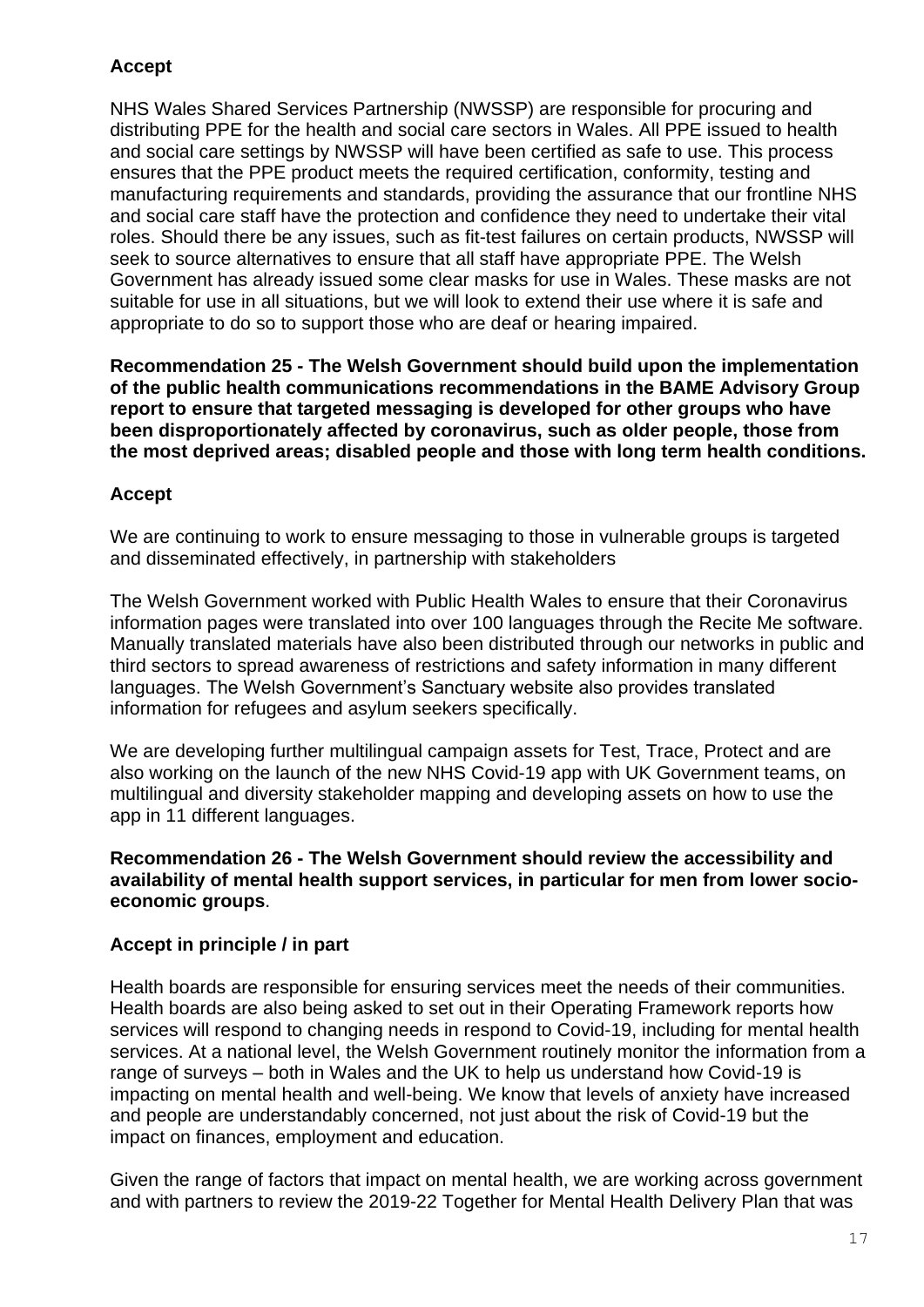published in January. The aim is to identify where actions need to be accelerated or strengthened in response to Covid-19. Areas identified for strengthening include further work on the impact of mental health on the BAME community and a focus on lower socioeconomic groups, for instance, supporting employment recovery.

### **Recommendation 27 - The Welsh Government should publish data on the £3 million school digital inclusion funding, how many pupils it has benefited, and set out whether it has identified any specific gaps in provision that were not addressed sufficiently by the fund.**

# **Accept in principle**

The support mobilised by the £3 million school digital inclusion funding as part of "Stay Safe. Stay Learning" was delivered directly by local authorities in conjunction with their schools.

Our leading online learning platform Hwb continues to play a crucial role in supporting the delivery of education during this incredibly challenging period, with an average of 2.5 million logins per month over the last three months - a 131% increase on the previous year. There has also been an average of over 9.1 million page views per month over the same period a 152% increase on the previous year. Over 99% of schools are actively engaged in using the platform.

To support digitally excluded learners in maintained schools, there have been 10,848 MiFi devices and 9,717 software licences allocated to local authorities. Based on local authority feedback, through their own arrangements or via our nationally provided support, we understand that provision for digitally excluded learners is now in place. If a parent / carer hasn't accessed this provision, they need to contact their local school for provision to be made.

Further information can be found at: [https://gov.wales/device-and-connectivity-update](https://eur01.safelinks.protection.outlook.com/?url=https%3A%2F%2Fgov.wales%2Fdevice-and-connectivity-update-digitally-excluded-learners-during-coronavirus-covid-19&data=02%7C01%7CGlynis.Wilson%40gov.wales%7Cf43666a37c2f4520096b08d833d1784e%7Ca2cc36c592804ae78887d06dab89216b%7C0%7C0%7C637316322038657927&sdata=YFLgMarCuugqceB5mVQMIYzW8IMBzcRV7h5VdUWTTnw%3D&reserved=0)[digitally-excluded-learners-during-coronavirus-covid-19](https://eur01.safelinks.protection.outlook.com/?url=https%3A%2F%2Fgov.wales%2Fdevice-and-connectivity-update-digitally-excluded-learners-during-coronavirus-covid-19&data=02%7C01%7CGlynis.Wilson%40gov.wales%7Cf43666a37c2f4520096b08d833d1784e%7Ca2cc36c592804ae78887d06dab89216b%7C0%7C0%7C637316322038657927&sdata=YFLgMarCuugqceB5mVQMIYzW8IMBzcRV7h5VdUWTTnw%3D&reserved=0)

**Recommendation 28 - Qualifications Wales should conduct an evaluation of the exceptional arrangements for awarding grades once the process has concluded. If the evaluation reveals higher than average disparities for pupils sharing particular protected characteristics, or from socio-economically disadvantaged backgrounds, these should be investigated by Qualifications Wales**

# **Accept**

Qualifications Wales published equality analysis as part of the AS and A level results publication on 13 August. Following the change in policy to award grades based on centre assessment grades further analysis is now being undertaken and they have recently published a statement on this:

[https://qualificationswales.org/english/results-2020/qualifications-wales](https://eur01.safelinks.protection.outlook.com/?url=https%3A%2F%2Fqualificationswales.org%2Fenglish%2Fresults-2020%2Fqualifications-wales-statements%2Fstatement-on-plans-for-further-statistical-releases%2F&data=02%7C01%7CEPSGovernmentBusiness%40gov.wales%7Cbe7d6089a59e427839a208d8501b12e4%7Ca2cc36c592804ae78887d06dab89216b%7C0%7C0%7C637347424523214876&sdata=teiFzkzWHnlVmzx7BU2bqXNf0njlqeLQiOGCTBcRc2k%3D&reserved=0)[statements/statement-on-plans-for-further-statistical-releases/](https://eur01.safelinks.protection.outlook.com/?url=https%3A%2F%2Fqualificationswales.org%2Fenglish%2Fresults-2020%2Fqualifications-wales-statements%2Fstatement-on-plans-for-further-statistical-releases%2F&data=02%7C01%7CEPSGovernmentBusiness%40gov.wales%7Cbe7d6089a59e427839a208d8501b12e4%7Ca2cc36c592804ae78887d06dab89216b%7C0%7C0%7C637347424523214876&sdata=teiFzkzWHnlVmzx7BU2bqXNf0njlqeLQiOGCTBcRc2k%3D&reserved=0)

Qualifications Wales is currently working towards publishing an update to its results overview and this is expected to be published this month. This will provide more accurate estimates of final results this summer for A levels, AS, GCSEs and the Skills Challenge certificate as well as comparisons to results in previous years and the proposed standardised grades. Qualifications Wales will also update the information on attainment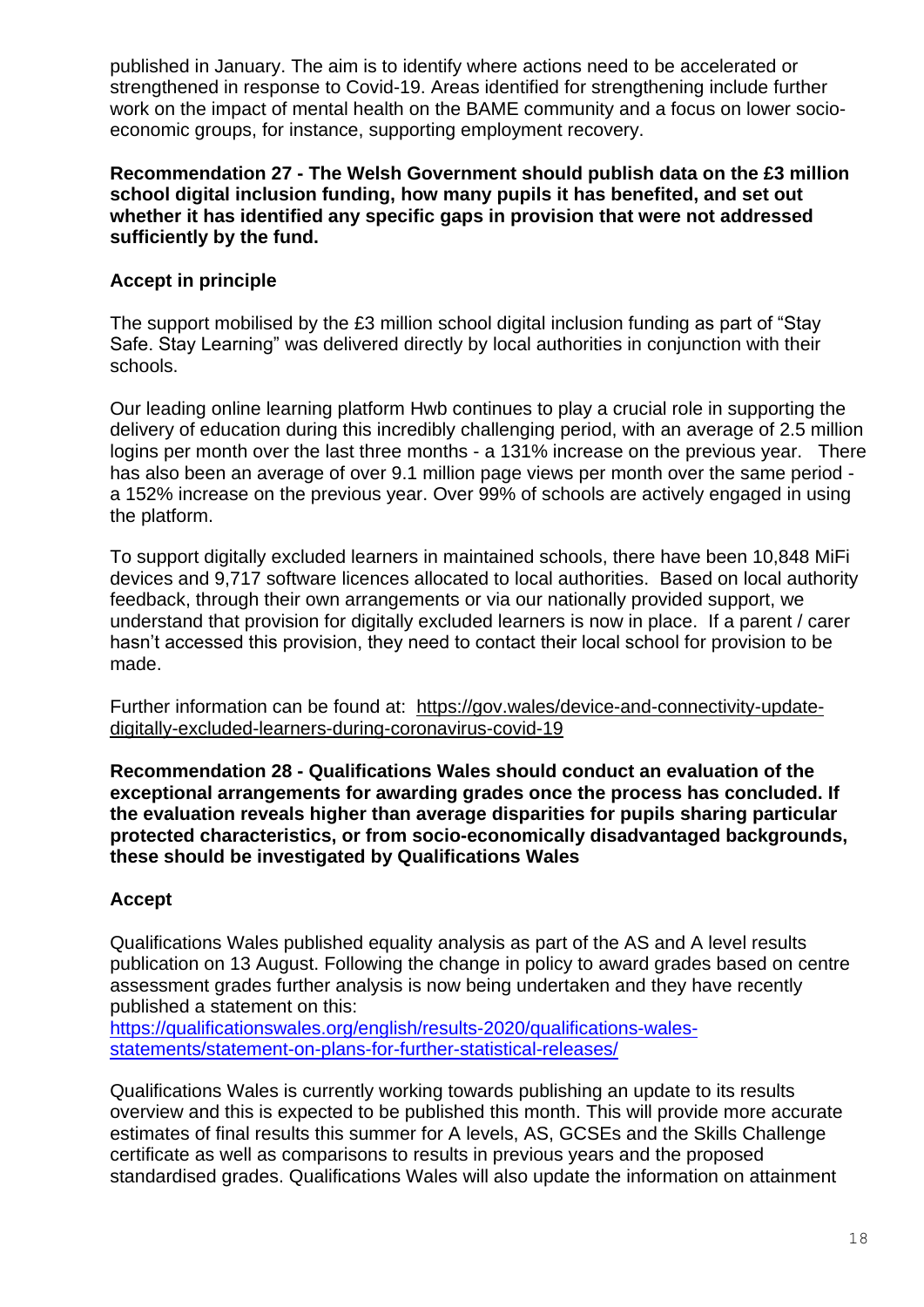gaps and expand it to include an analysis of results for learners with a special educational needs status and further information on results by ethnicity.

There are additional plans to produce and publish the following analysis:

- Analysis of results, centre assessment grades and proposed standardised grades with regional and local authority breakdowns.
- An enhanced version of the [centre variation](https://eur01.safelinks.protection.outlook.com/?url=https%3A%2F%2Fwww.qualificationswales.org%2Fenglish%2Fpublications%2Fcentre-level-results-summer-2019-wales%2F&data=02%7C01%7CEPSGovernmentBusiness%40gov.wales%7Cbe7d6089a59e427839a208d8501b12e4%7Ca2cc36c592804ae78887d06dab89216b%7C0%7C0%7C637347424523214876&sdata=AyIAeN2gEYF%2Fqz6g2A4S6LI%2BHsgv7cgpnXe4sskc4Ug%3D&reserved=0) statistics publication that were produced in summer 2019, with a view to including information by centre type.
- A document that draws together equalities impact analysis with some more detailed analysis.

#### **Recommendation 29 - Qualifications Wales should publish information in easy to understand and accessible formats about the routes available for pupils to challenge the grades that they are awarded through this year's exceptional arrangements, including on grounds of suspected unlawful discrimination**

# **Accept**

Following the change in policy to award grades based on centre assessment grades Qualifications Wales has updated the appeals process accordingly. As part of this work a Learner Guide has been published aimed at providing accessible information to support learners. A copy of that guide is available here: [https://qualificationswales.org/english/results-2020/appeals-explained/guide-for-learners/.](https://qualificationswales.org/english/results-2020/appeals-explained/guide-for-learners/)

### **Recommendation 30 - The Welsh Government should provide a 'catch up' classes fund for children whose education is most likely to have fallen behind during lockdown.**

# **Accept.**

The Welsh Government will provide an additional £29 million to schools to boost support for learners at crucial stages in their education from September. More information can be found here: [https://gov.wales/900-extra-teaching-staff-plan-recruit-recover-and-raise-standards](https://eur01.safelinks.protection.outlook.com/?url=https%3A%2F%2Fgov.wales%2F900-extra-teaching-staff-plan-recruit-recover-and-raise-standards-welsh-schools&data=02%7C01%7CEPSGovernmentBusiness%40gov.wales%7C35171cadb8884ca88ee708d8402ac5b4%7Ca2cc36c592804ae78887d06dab89216b%7C0%7C0%7C637329899726724968&sdata=x%2BF0SJGil0NBdiHW5VYaaYArM22XMvCIz65p4gWtA%2FM%3D&reserved=0)[welsh-schools](https://eur01.safelinks.protection.outlook.com/?url=https%3A%2F%2Fgov.wales%2F900-extra-teaching-staff-plan-recruit-recover-and-raise-standards-welsh-schools&data=02%7C01%7CEPSGovernmentBusiness%40gov.wales%7C35171cadb8884ca88ee708d8402ac5b4%7Ca2cc36c592804ae78887d06dab89216b%7C0%7C0%7C637329899726724968&sdata=x%2BF0SJGil0NBdiHW5VYaaYArM22XMvCIz65p4gWtA%2FM%3D&reserved=0) .

#### **Recommendation 31 - The Welsh Government should agree a sustainable funding model for the VAWDASV sector before the end of this Senedd term. Before this, the results of the mapping exercise should be published**.

# **Accept**

The Welsh Government is committed to working with stakeholders to develop a model for sustainable funding for the provision of specialist VAWDASV services through the National VAWDASV Strategy. While a number of models have been proposed, principally one closely aligned to the WCVA's agreed model, there has been no unanimous acceptance of any of the models, despite the strenuous efforts of the National Advisers to achieve consensus.

The mapping exercise requires the input of the sector as it includes not only Welsh Government funding, but also the many sources of funding accessed by the sector (as referenced in the Wales Audit Office's report: [https://www.audit.wales/system/files/publications/VAWDASV\\_eng.pdf\)](https://www.audit.wales/system/files/publications/VAWDASV_eng.pdf). All but one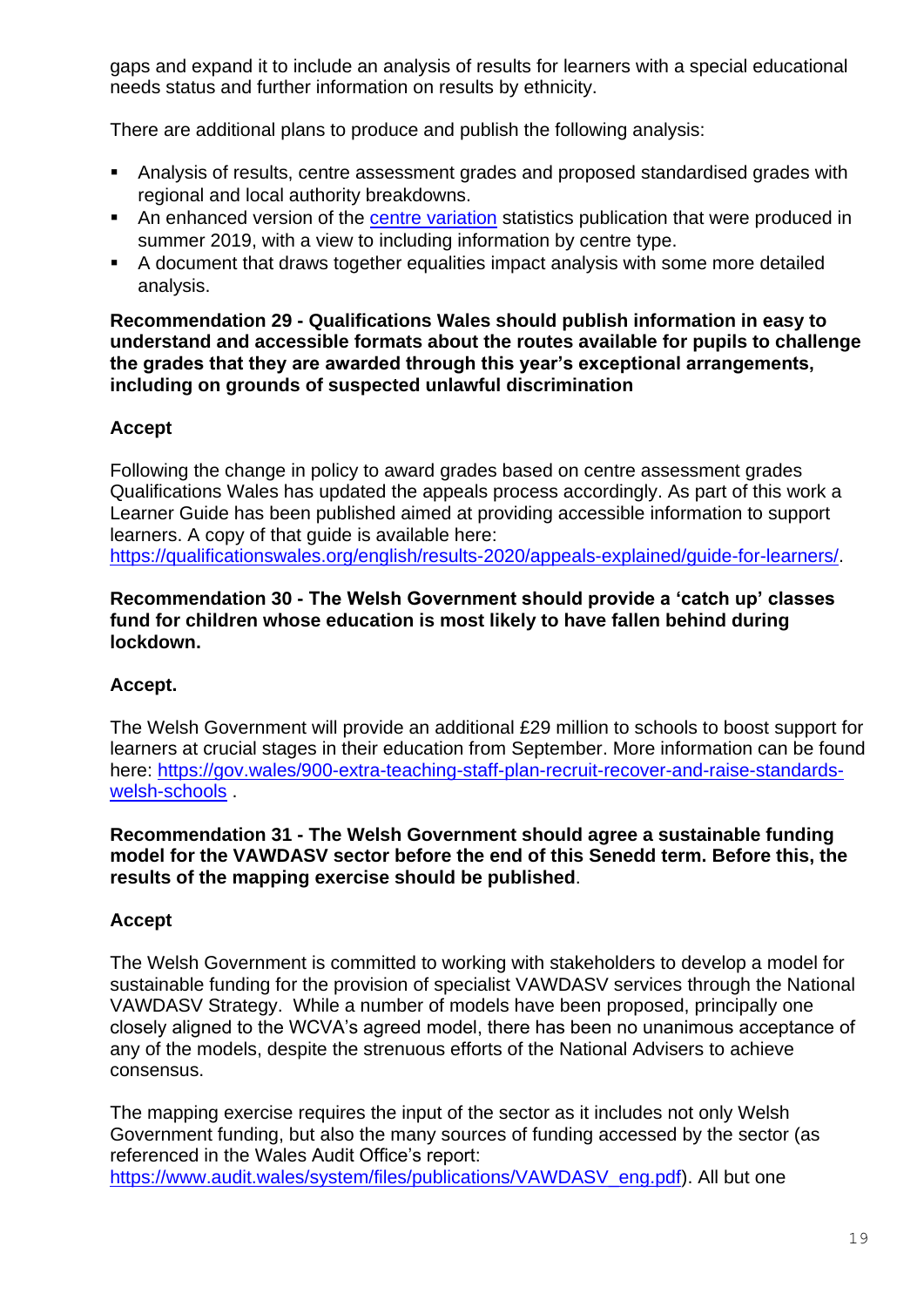stakeholder has completed the mapping exercise within the agreed time frames. The mapping exercise is not suitable for publication, but as a means of informing the model.

The model is intended to support the development of the sustainable funding model and a commissioners group will be convened to feed into this process. Stakeholders have agreed this process.

### **Recommendation 32 - The Welsh Government should work with the Office for National Statistics to find appropriate ways to collect domestic abuse data for older people**

# **Accept**

The Office of National Statistics publishes data from the Crime Survey for England and Wales (CSEW). This records respondents' experience of crime and was amended to include responses from survey respondents up to the age of 74 (previously it only recorded responses from respondents up to the age of 59). Collecting survey responses from those over the age of 74 is much harder and the low numbers are less likely to provide a statistically valid outcome.

A different measure is police data. This records crimes reported, rather than people's experiences of crime, and therefore differs, as many do not report crimes. This is particularly true of domestic abuse, with elderly victims being amongst the least likely to report, therefore this figure would not provide an accurate estimate.

Social services respond to safeguarding concerns about vulnerable adults, including the elderly. This may provide a source of data, although it requires a recognition of the difference between the definitions of domestic abuse, and adult safeguarding concerns. It is arguable whether pursuing a strict distinction between elder abuse and domestic abuse for the purposes of measurement would add value to actions to protect and support older people.

We will continue to work with the Office for National Statistics to ensure that evidence on older adults in effectively captured.

#### **Recommendation 33 - The Welsh Government should provide a short term update to the community cohesion delivery plan and hate crime framework for action for the remaining Senedd term.**

# **Accept.**

The work to develop a set of Community Cohesion Principles was paused due to Covid -19; officials have worked closely with partners on tensions related to the pandemic. . The Principles will be developed together with key partners with the aim of identifying an agreed definition and common goals to work together to foster and promote community cohesion in Wales.

As part of this work, we will produce a short update on progress towards the actions in the Hate Crime Framework.

### **Recommendation 34 - The Welsh Government should run a social distancing public awareness campaign to emphasise the different challenges the 'new normal' presents to different people**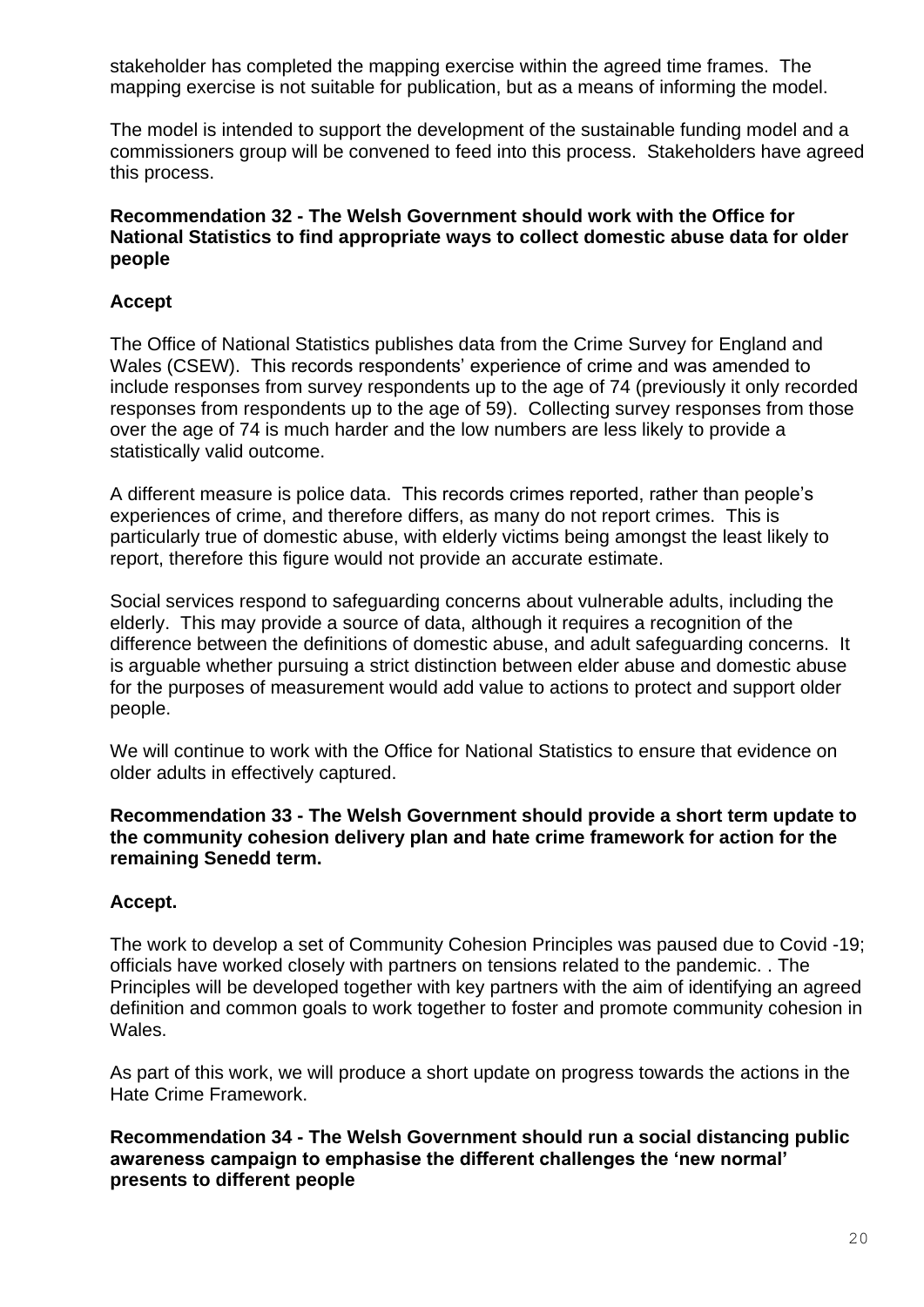# **Accept**

The Welsh Government has promoted the need to keep physically distancing as a key message in the existing Keep Wales Safe campaign. We have also repeatedly given the advice to those who were shielding through direct contact and wider campaign work. We have also supported the [Distance Aware initiative](https://eur01.safelinks.protection.outlook.com/?url=https%3A%2F%2Fwww.bevancommission.org%2Fdistance-aware&data=02%7C01%7CEPSGovernmentBusiness%40gov.wales%7Cd74dee25ef8b481c070008d854bc3f2f%7Ca2cc36c592804ae78887d06dab89216b%7C0%7C0%7C637352514769802863&sdata=llJHQoKqyiSw5ny6gYdETErmr%2BbOzZw%2BVVgcCYjYsmI%3D&reserved=0) through promotion on social media and directly by Ministers.

### **Recommendation 35 - The Welsh Government should provide swift guidance to reopening businesses on physical and communication accessibility**.

# **Accept**

The Welsh Government has developed guidance that aims to help businesses and employers and provided practical considerations on how they could operate. The guidance is based on five principles for workplace safety:

- Care: Our health and well-being comes first
- **Comply: The laws that keep us safe must be obeyed**
- **IDED** Involve: We all share the responsibility for safe work
- Adapt: We will all need to change how we work
- Communicate: We must all understand what to do

The Welsh Retail Consortium (WRC) has informed us that in April, they highlighted the steps retailers had taken to accommodate disabled consumers to the Equalities and Human Rights Commission. We understand that in these discussions, they were able to explain the reasonable steps retailers had taken to accommodate disabled consumers within the constraints of social distancing protocols.

Members of the WRC have had regular contact with disability charities and organisations. As a sector, there have been three teleconferences from the middle of May, between all major retailers and the charities. The WRC report that these have been a great opportunity to explain steps retailers have taken and refine communications to staff in stores and communication for disabled consumers. They note that feedback from the charities, including Age UK, Alzheimers Society and the RNIB has been very positive and have welcomed a regular opportunity to raise issues on behalf of their members.

The WRC have also reported that members have thought carefully about the operation of their stores during the crisis and refined their practices in liaison with the major charities. The key steps they have taken are: many retailers offering dedicated hours for elderly and vulnerable consumers as well as NHS staff and carers who look after them; retailers understanding queueing was not appropriate for all consumers and briefed their greeters and queue marshals to prioritise disabled consumers; from the start of social distancing, allowing carers to shop with vulnerable consumers, even where they were restricting numbers; they are being careful to ensure signage in store on social distancing is legible for all consumers; and being careful when redesigning stores to ensure social distancing was possible for all consumers.

Retailers have also implemented additional training for colleagues, supported by regular internal communications, to ensure all store workers were aware of the spectrum of impairments and available to help where required.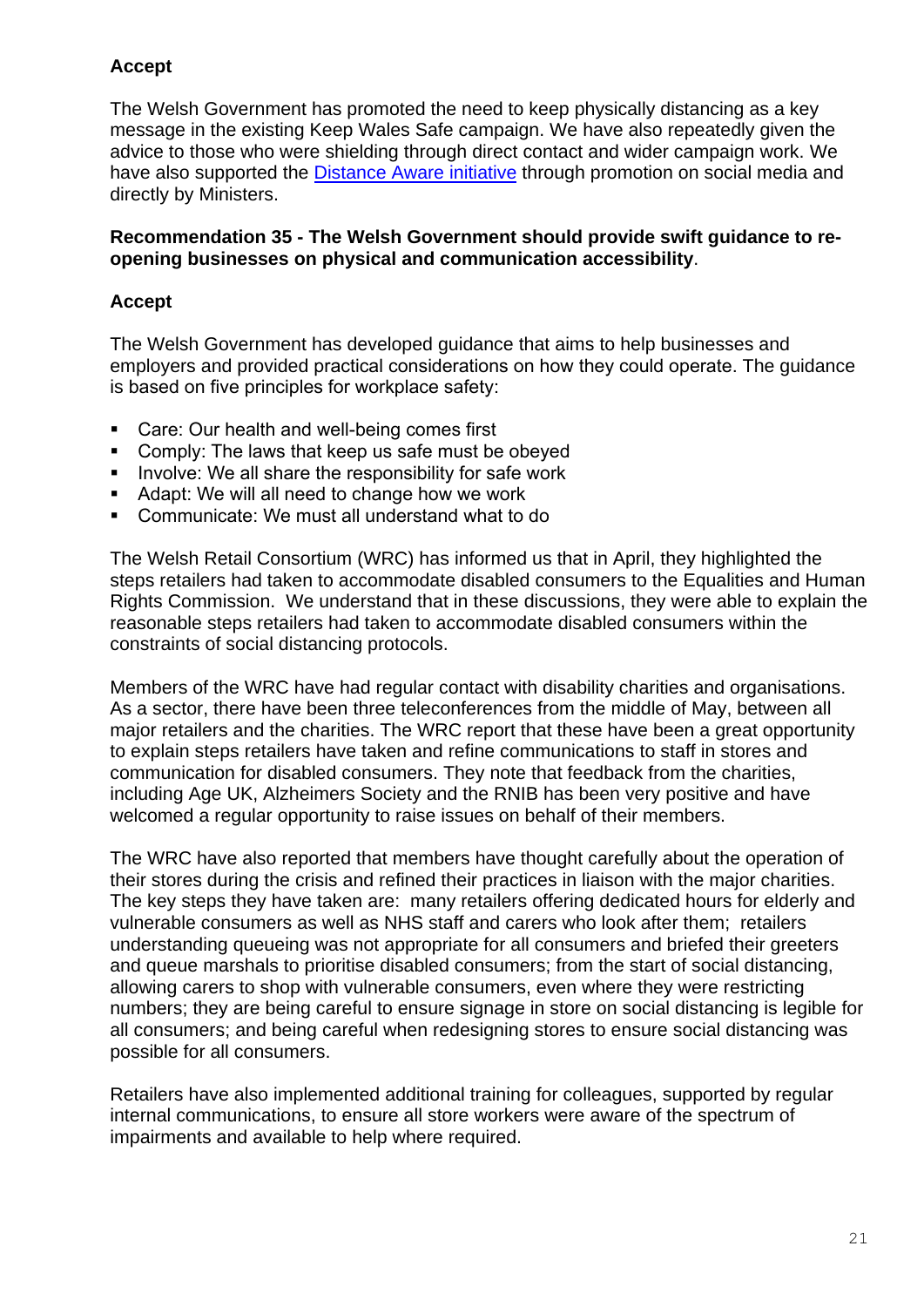As the economy reopens the Welsh Government expects the accessibility needs of the public to be fully met wherever possible, and where 2 metre distancing makes that difficult, adequate alternative arrangements to allow access should be put in place.

### **Recommendation 36 - The Welsh Government should establish a priority grocery delivery scheme for disabled people who are not shielding (similar to Defra/RNIB scheme in England).**

# **Accept in principle**

The Welsh Government welcomes the effort retailers have made to expand their on-line ordering and home delivery operation, especially where they are offering this service to a wider group than those shielding. They are also voluntarily introducing initiatives such as prepayment cards to facilitate shopping on another's behalf and several provide food box schemes which can be delivered directly to people's homes. If people need practical help and do not have family or friends locally to provide this, the Welsh Government suggest they contact their local authority or local voluntary council for practical support.

We are also pleased that retailers have committed to supplying priority online slots for those advised to shield once after the shielding period ended.

#### **Recommendation 37 - The Welsh Government should appoint an accessibility lead within the Welsh Government to oversee the production of all key public health and other information in accessible formats**

# **Accept**

The Welsh Government is committed to ensuring that all Welsh citizens are informed and aware of how to follow rules and stay safe during Covid-19. That is why we ensure the presence of a British Sign Language (BSL) interpreter at each of our Covid-19 news conferences and ensure that large print and braille are available on request alongside other accessible formats on key products, such as the shielding letters from the Chief Medical Officer.

We have set up an Accessible Communication Group, which met for the first time in June, to discuss and overcome the barriers stopping people from accessing information during this time. This Group includes a wide range of organisations, who have testified to the difficulties that those who are deaf or hard of hearing, blind or visually impaired, with learning difficulties or are autistic experience when trying to access clear and concise information during the coronavirus pandemic. The Group also includes organisations who represent refugees, children and the Gypsy, Roma Traveller community.

Although having a live interpreter at public broadcasts is a good starting point, we know that there is much more that needs to be done. Providing more information in plain English and Welsh, producing content in BSL and in an 'Easy Watch' format, and making better use of videos and QR codes are all suggestions currently being considered or implemented by the Welsh Government. We are also aware of the need to produce easy read versions of guidance and avoid too many idioms, metaphors and technical terms that may cause confusion for those with learning difficulties.

The need to consider offline modes of information sharing has also been raised at meetings of the Accessible Communications Group, as well as the need for producing braille, audio and large print resources for blind or visually impaired people. Taking this feedback into consideration, we have made an active effort to improve the accessibility of our Covid-19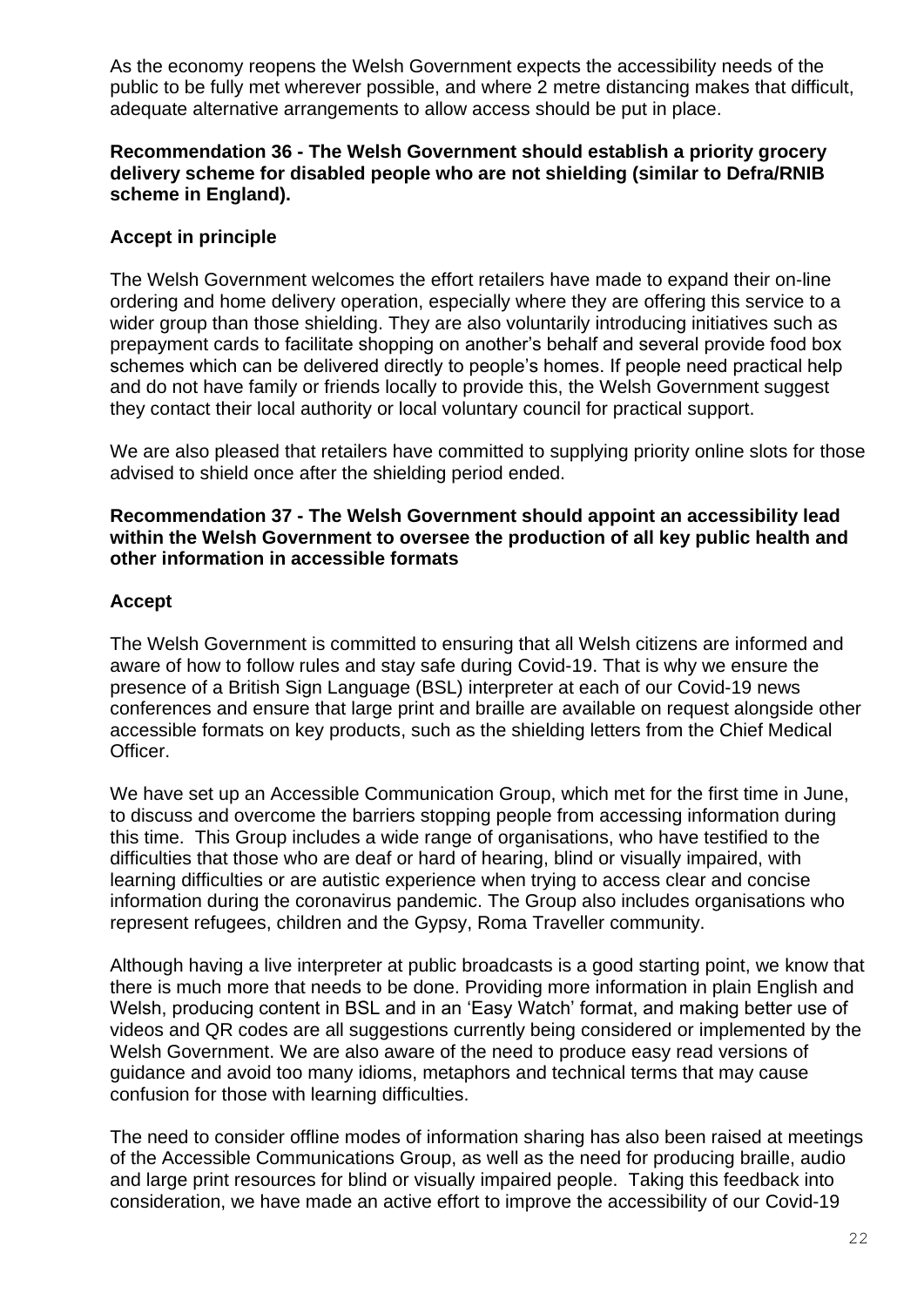communications, which can be seen in the suite of accessible materials available for resources such as our Test, Trace, Protect campaign.

A proposal for future accessible communication policy is also currently being developed, which will ensure all Welsh citizens receive clear and comprehensible information.

As well as the immediate improvements we have made, we are also working on a document which will set out the standards that Welsh Government will meet in the future to make sure that communications are accessible and meet the needs of people across Wales.

### **Recommendation 38 - The Welsh Government should lobby the UK Government for the lifting of No Recourse to Public Funds restrictions.**

# **Accept**.

The Welsh Government has regularly advocated for changes to the immigration system to improve individual wellbeing, community cohesion, reduce destitution and prevent homelessness. This is an ongoing process, including in relation to the lifting of No Recourse to Public Funds restrictions. Earlier in this pandemic, the Counsel General wrote to the Home Secretary to urge the lifting of these restrictions during the Covid-19 crisis but this has not been heeded. Nevertheless, we have encouraged local authorities to accommodate individuals, regardless of immigration status to safeguard public health.

We are continuing to consider opportunities to improve support for those with No Recourse to Public Funds and have provided funding this year for specialist legal advice and published research on accommodation options. Later this year we will procure training and guidance to support local authorities to better understand migrant rights and entitlement to services.

**Recommendation 39 - The Welsh Government should review the current community cohesion and hate crime plans and networks (in line with recommendation 33) with a view to developing an integration strategy in the long term.**

# **Accept.**

Welsh Government promotes a person-centred approach which ensures that individuals are enabled to achieve integration, regardless of their background or circumstances. This approach was reflected in the development of policy documents such as *Enabling Gypsies, Roma and Travellers* (2018) and the *Nation of Sanctuary – Refugee and Asylum Seeker Plan* (2019), as well as being integral to the implementation of the ReStart: Refugee Integration Project and Regional Community Cohesion Programme.

Our long-term goal is to create an integrated approach which is measurable and provides clear positive impacts on communities. The initial approach is to develop Community Cohesion Principles with agreed definitions of community cohesion and effective approaches, whilst investigating improved datasets which allow us to better monitor indicators of integration. Without this groundwork in the short- to medium-term an integration strategy is not likely to have the impact which we desire.

# **Recommendation 40 - The Welsh Government should provide ESOL classes online**.

# **Accept.**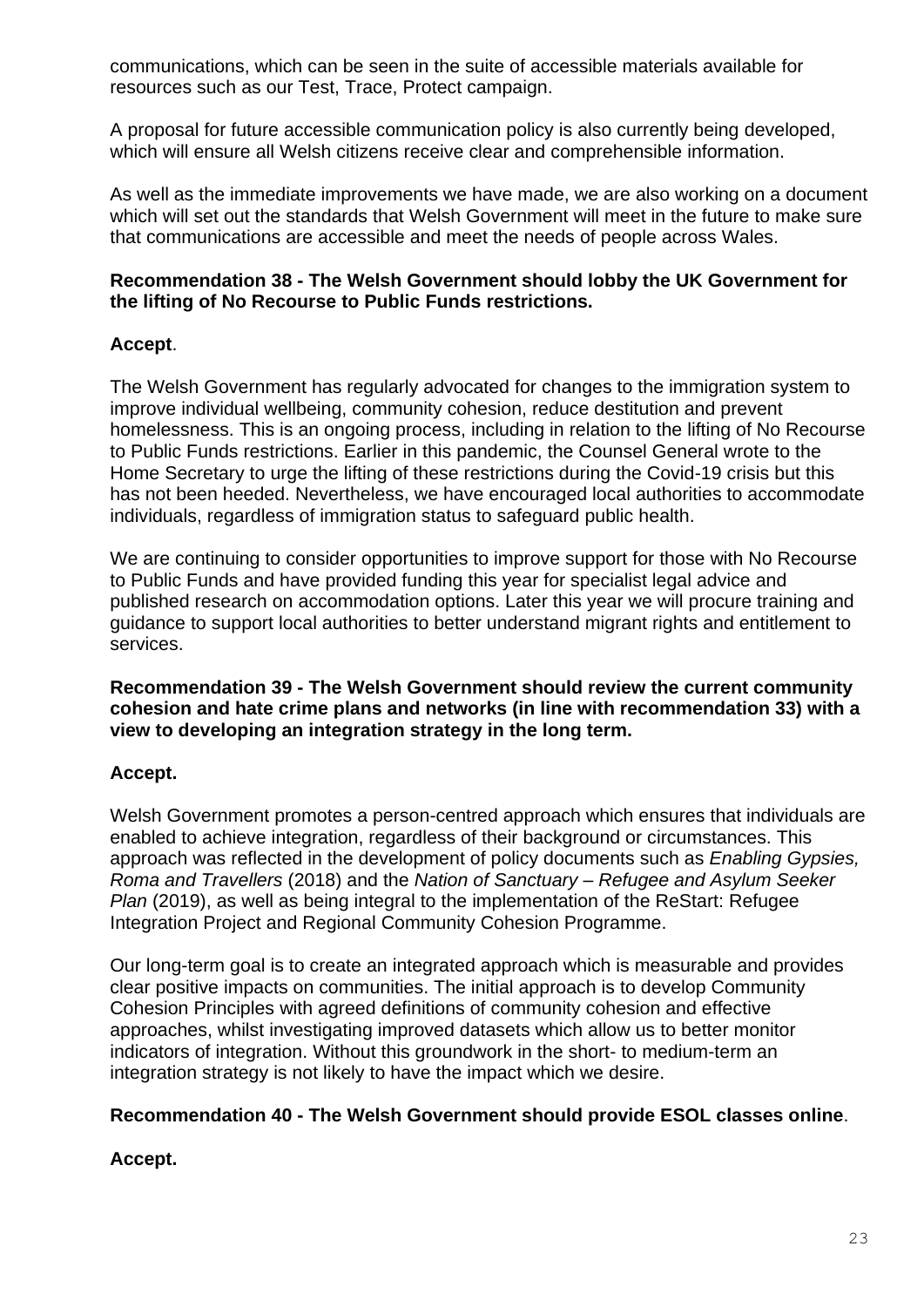Under the ReStart: Refugee Integration project, colleges have been adapting to the Covid-19 campus closures by expanding their offer of online ESOL class delivery. This has been a positive arrangement which has demonstrated a viable way of working in future. However, digital barriers still need to be worked through for certain cohorts – such as asylum seekers – who have struggled with data costs and internet connectivity.

To ensure compliance with social distancing, the Welsh Government's guidance on adult learning delivery from September 2020 encourages blended and digital learning to continue where possible, and we have provided £3.2m in funding for colleges and local authorities to purchase ICT equipment for digitally excluded learners who do not have their own devices, or who have issues with internet connectivity.

Issues surrounding barriers on access for ESOL on line delivery related to language will be followed up with the network and REACH centres.

### **Recommendation 41 - The Welsh Government should provide migrant awareness training for frontline public services staff**

# **Accept.**

Under the EU Citizens' Rights Project, the Welsh Government will provide training to public services front-line staff to ensure they better understand migrant rights and entitlement to services. This will cover issues including those with No Recourse to Public Funds, Settled and Pre-Settled Status, asylum seekers and refugees, and other cohorts. We intend to deliver this training in late 2020 and early 2021.

**Recommendation 42 - The Welsh Government should ensure that the EU Settlement Scheme awareness programmes are being run in alternative ways which take account of the on-going restrictions on face to face meetings.**

# **Accept**

During the Covid-19 pandemic Newfields Law, Citizens Advice Cymru and Settled have adjusted their services to carry on raising awareness and offering EUSS advice. This includes using live web-based video conferencing to hold meetings, delivering presentations and running webinars, increasing their social media presence and using the time to develop, translate, publish and distribute "how to" information guides and videos.

A video collaboration between Newfields Law, Newport MIND and the community cohesion officer for Wrexham CBC which explains some of the more complex potential scenarios faced by EUSS applicants has received over one thousand views.

Social media has been used to deliver updates and maintain an active presence. Newfields Law regularly publicise events and share relevant articles on EUSS, while Citizens Advice Cymru ran Facebook and Twitter promotion campaigns to advertise that the advice service was still open.

Settled have continued to run campaigns through Twitter, Facebook and WhatsApp. The Settled Facebook page attracted many new followers and Settled are now running Facebook Forums in Italian, Spanish, German, Romanian and Bulgarian.

Webinars have proved to be a useful means of communication for all the service providers. Citizens Advice Cymru arranged a series of weekly webinars advertised and co-hosted with Ethnic Youth Support Team (a support service for BME young people, families and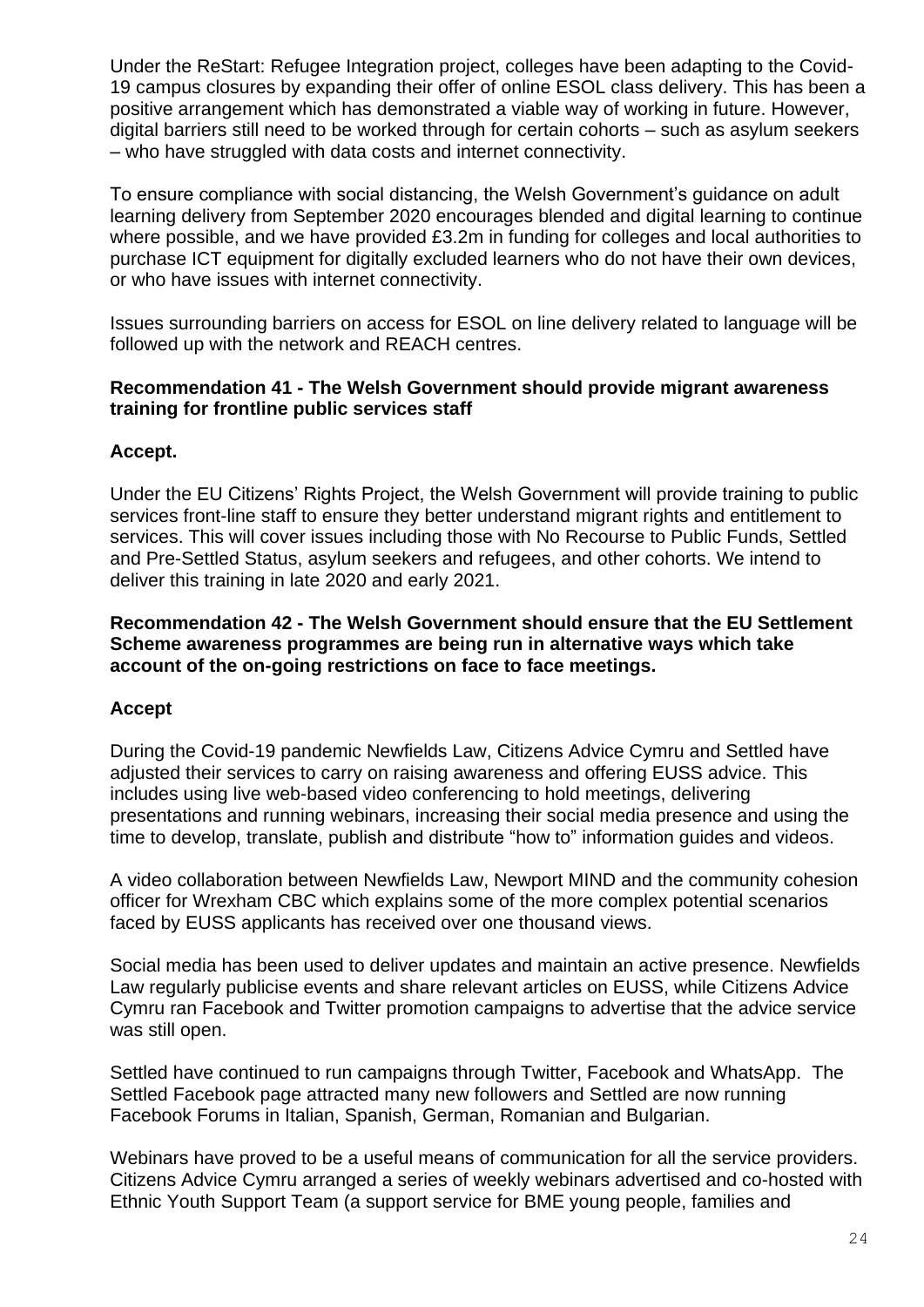individuals, including refugee and asylum-seekers living in Wales). These online events covered general advice and EUSS advice with the facility for clients to request a 1-2-1 appointment conducted via telephone or digital means.

During the period, Settled has run webinars using Zoom and Facebook platforms through the medium of Italian, Spanish, Bulgarian, Romanian, Polish, Slovakian, German and French languages. Some of these webinars have been or will be repeated, and webinars in Lithuanian and Portuguese are planned.

These activities are in addition to the continuation of established telephone and email advice provision and the use of email and post to provide an overview of the advice service help available that all the information and advice service partners provide. Both Citizens Advice Cymru and Settled have a first language telephone helpline where clients can arrange a call back for advice in their language of choice.

### **Recommendation 43 - The Welsh Government should publish data disaggregated by protected characteristics on the support it has provided to businesses as a result of the pandemic.**

# **Accept in principle**

The majority of support has not been awarded to individuals, for example, Non Domestic Rates (NDR) is targeted at rate paying building premises so is a blanket cover and doesn't consider characteristics.

For both Economic Resilience Fund (ERF) and NDR we will assess impact including protected characteristics through a full impact and survey study, this is likely to cover owner / director and not the full employment of the business.

Our evaluation will cover the impact of ERF. We will analyse data to determine how many businesses supported, sector, geography, jobs retained. We can do some analysis of business owner by demographic groups, where we have this data. A survey will follow later to secure qualitative information. We are working with other portfolios across Welsh Government to consider the questions for the survey. We expect to publish our findings in 2021.

### **Recommendation 44 - The Welsh Government should target employment programmes at those who are furthest from the labour market**.

# **Accept**

The Welsh Government is clear on its commitment to create a more prosperous and equal Wales, pursuing equality for all. Making sure the people of Wales have opportunities to secure employment, and to then progress in their careers, remains a clear priority.

The Employability plan, published in March 2018, includes commitments to support those furthest from the labour market, and to increase the number of disabled people into work. We have taken a cross government approach to initiate the step changes necessary to remove the barriers being faced by the most disadvantaged seeking employment, and we have enhanced our programmes to provide a tailored, individualised approach to employment information, guidance and support.